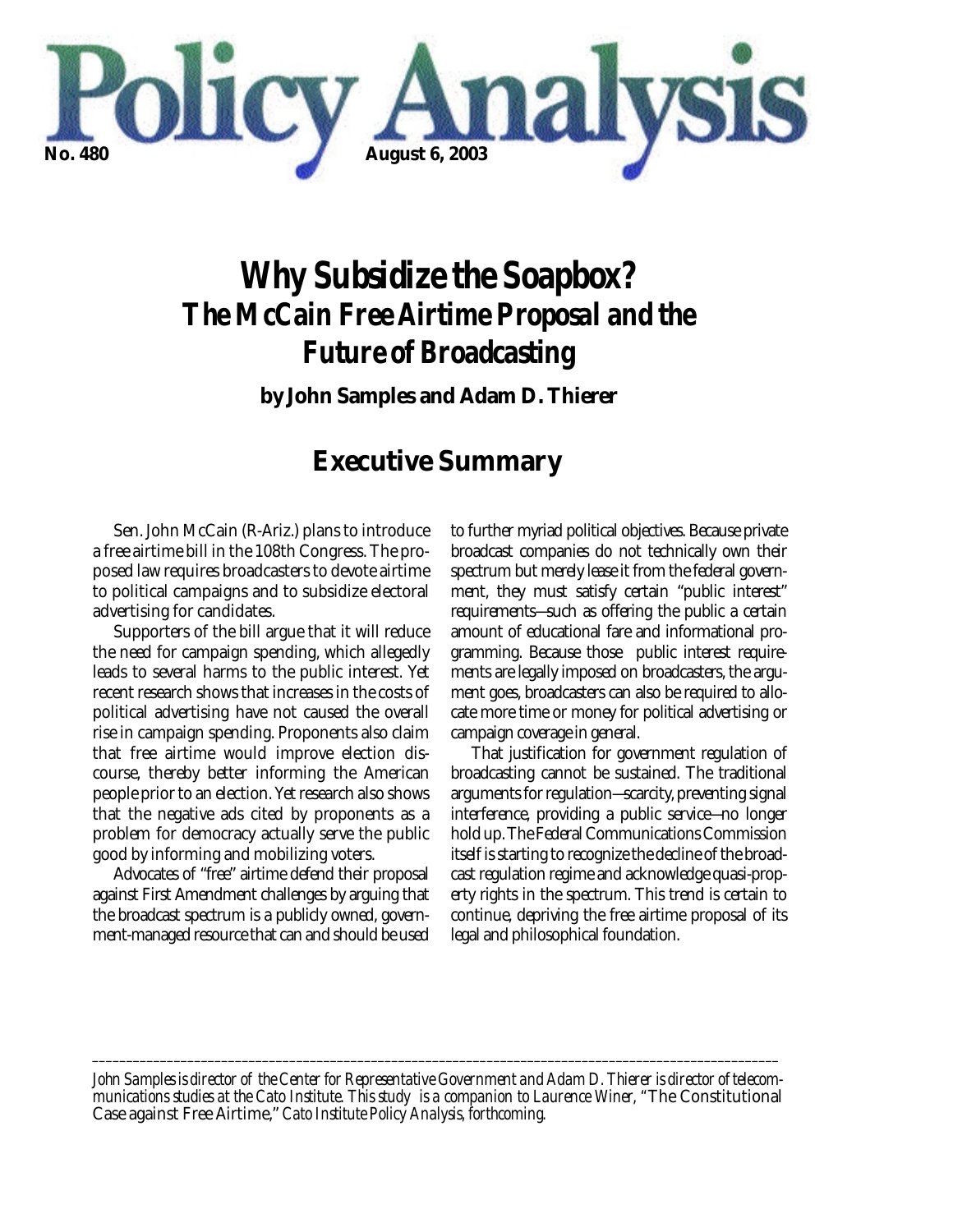**Even those observers who accept the traditional justification for broadcast regulation have good reason to reject McCain's free airtime proposal.**

### **Introduction**

The urge to regulate political speech did not end with the passage of the Bipartisan Campaign Reform Act in 2002. "Reform is a process," Sen. John McCain (R-Ariz.) now says. "It is not a one-time fight."<sup>1</sup> In the 108th Congress, this unending process will pick up again. Senator McCain along with co-sponsors Sens. Russell Feingold (D-Wisc.) and Richard Durbin (D-Ill.) plan to take the next step in "reform" by introducing the Political Campaign Broadcast Activity Improvements Act. The bill codifies the persistent efforts of many politicians and so-called "public interest" groups to force broadcasters to provide free airtime to political candidates and parties.

This paper examines McCain's proposal in two parts. The first takes the proposal on its own terms and contends that it would not advance the common good, largely because it relies on false assumptions about American elections. Even those observers who accept the traditional justification for broadcast regulation have good reason to reject McCain's free airtime proposal.

The second part of the paper shows the flaws in the traditional justifications for regulating the broadcast spectrum. The McCain measure rests upon and propagates the longstanding theory that the electromagnetic radio spectrum must be treated as a socialized resource, owned by the public and regulated at the whim of legislators and regulators. This need not be the case although it has been for almost 70 years. Spectrum property rights can allow for private management of the airwaves, including broadcast television and radio spectrum. Such rights are developing right now in embryonic form. Senator McCain, a long-time critic of the broadcast sector, should re-channel his energies toward forcing the broadcasters to compete for spectrum in a free market and demand that they return or sell much of the spectrum they have been given free of charge. The paper also raises serious constitutional concerns with the free airtime proposal,

which will be addressed at greater length in a separate briefing paper.<sup>2</sup>

### **The False Assumptions Behind Free Airtime**

The PCBAIA imposes two major requirements on broadcasters. It requires broadcasters to run 12 hours of "candidate-centered and issue-centered programming" in the six weeks prior to primary and general elections.3 The bill outlines the required programming as follows: "Candidate-centered programming" refers to debates, interviews, candidates statements, and other news or public affairs formats that provide for a discussion of issues by candidates; it does not include paid political advertisements. "Issuecentered programming" refers to debates, interviews, and other formats that provide for a discussion of ballot measures in the forthcoming election. It does not include paid political ads.

The bill limits editorial control in two ways. First, broadcasters have no choice about the content of the 12 hours (half of which must be during prime time)<sup>4</sup> in the six weeks prior to an election; broadcasters must use the time for political programming. Second, the bill dictates the formats to be used in the required programming. The bill states that broadcasters will not be paid for the 12 hours. The mandate constitutes a tax the sum of which depends on the lost airtime's monetary value.

The bill would also "establish a voucher system for the purchase of commercial broadcast airtime for political advertisements, financed by an annual spectrum use fee on all broadcast license holders." The tax will be between .5 and 1 percent of gross revenues of broadcasters, and the expected overall cost of the program is \$750 million for the 2004 election cycle, with subsequent adjustments for inflation. Most of the money will go to House and Senate candidates although about 13 percent will go to the political parties.<sup>5</sup> The bill also foresees vouchers for pres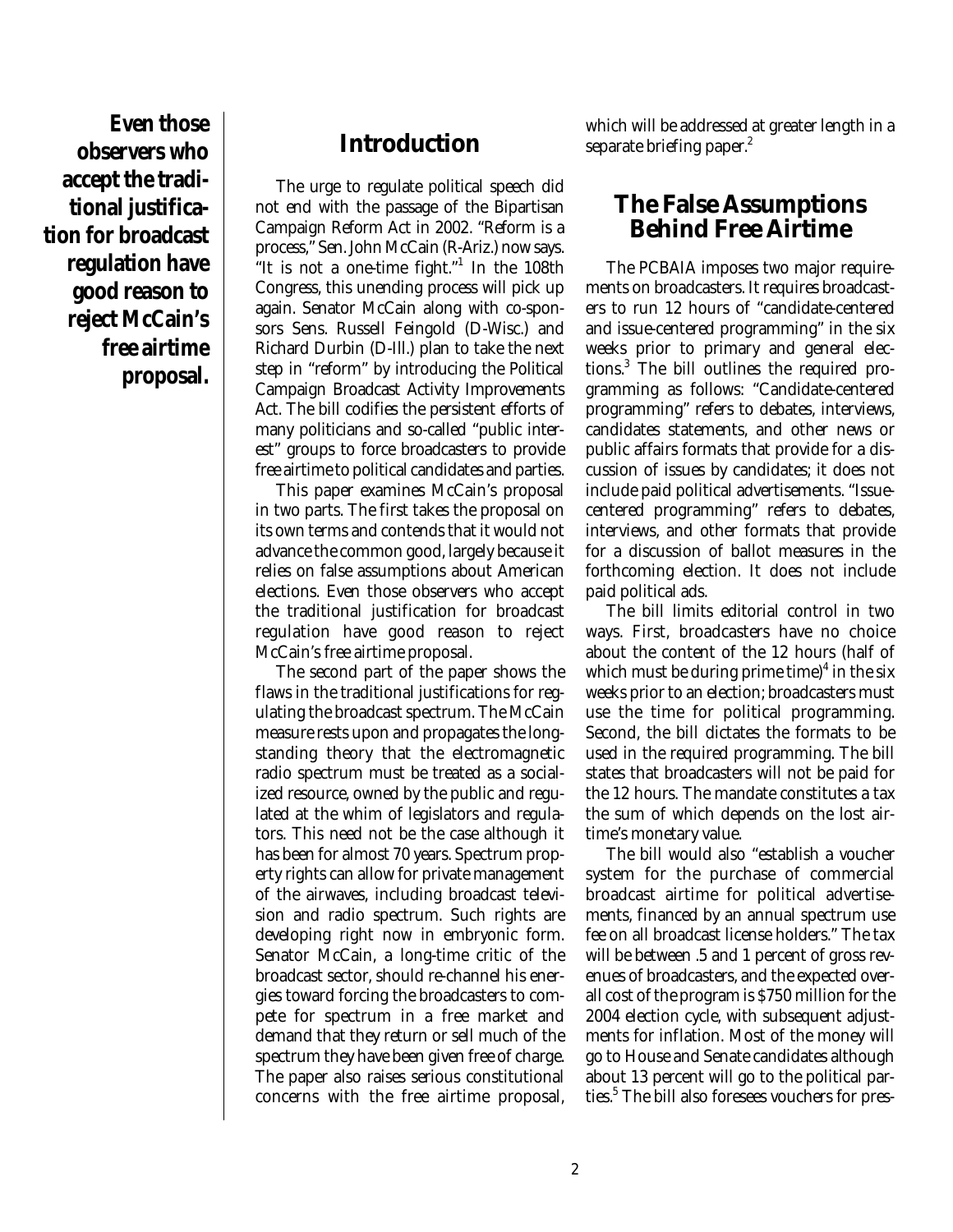idential candidates in 2008. Candidates and the parties will use the vouchers to purchase political advertising from broadcasters who will then redeem the voucher for cash supplied by a Political Advertising Voucher Account administered by the Federal Communications Commission. Since the assets of this fund come from the taxes (or "spectrum use fee") extracted from the broadcasters, the voucher program essentially forces the owners of television and radio to subsidize political advertising.<sup>6</sup>

### **The Flawed Rationales behind PCBAIA**

Advocates rarely say how free airtime might concretely serve the public interest. Paul Taylor, president of the Alliance for Better Campaigns and the leading proponent of the PCBAIA, has been an exception. He argues that free airtime will solve problems created by campaign spending and improve public discourse. Both rationales are dubious.

#### **The Spending Argument**

Campaign spending has risen over the past few decades. Taylor argues that the increase is due to the rising cost of campaign ads.7 In his view, this situation leads to several public problems.

First, raising the money to pay for the cost of campaigning corrupts public officials by making them beholden to their contributors. In turn, that "corruption" makes voters cynical about politics and discourages voting, thereby raising the cost of reaching voters. Taylor also believes the increasing cost of campaigning reduces competition and political equality by tilting the electoral field toward wealthy or well-financed candidates: "When some candidates can speak with a megaphone and others only in a whisper, all depending on the size of their wallets, it offends the values of equal access and fair play we also prize in our democracy."8 According to Taylor, mandating free airtime for candidates would reduce the power of moneyed interests, increase competition and equality, renew citizen trust in politics, and increase the flow of information to voters. Each of those conclusions is empirically wrong.<sup>9</sup>

*Ads and Spending.* Have increases in the costs of ads caused an increase in overall campaign spending? In a recent study, three political scientists from MIT and Yale University compared total campaign spending in very expensive markets (New York and Los Angeles) with total spending in very cheap media markets. They found that total spending in the expensive markets was "nearly identical" to spending in inexpensive markets. Their statistical analysis shows a very minor effect of rising TV costs on overall campaign spending over time; in fact, the authors note, they cannot rule out the possibility that the effect may be zero. They believe that costly TV advertising causes campaigns to opt for cheaper direct mail advertising instead. Consequently, total spending in expensive media markets is roughly identical to that in cheap media markets.<sup>1</sup>

This finding also contravenes Taylor's claims about equality and elections. Taylor believes the rising cost of campaigns creates greater electoral inequality since only the wealthy or well-financed can afford the higher rates. If the rising cost of TV advertising does not explain the increase in spending on campaigns, it cannot have caused the putative rise in electoral inequality.

Like many proponents of campaign finance restrictions, Paul Taylor believes campaign contributions corrupt policymaking and elections. In his view, TV costs cause corruption by increasing candidates' demand for money. Whatever the relation between spending and corruption, the Ansolabehere study shows that rising TV costs are not behind the rise in spending. Beyond that, Taylor is wrong about the influence of money. In a recent study three MIT professors surveyed 40 academic studies of the putative influence of money on legislative voting; they also conducted their own analysis of the factors affecting legislative roll call voting. They concluded:

## **TV costs are not behind the rise in spending.**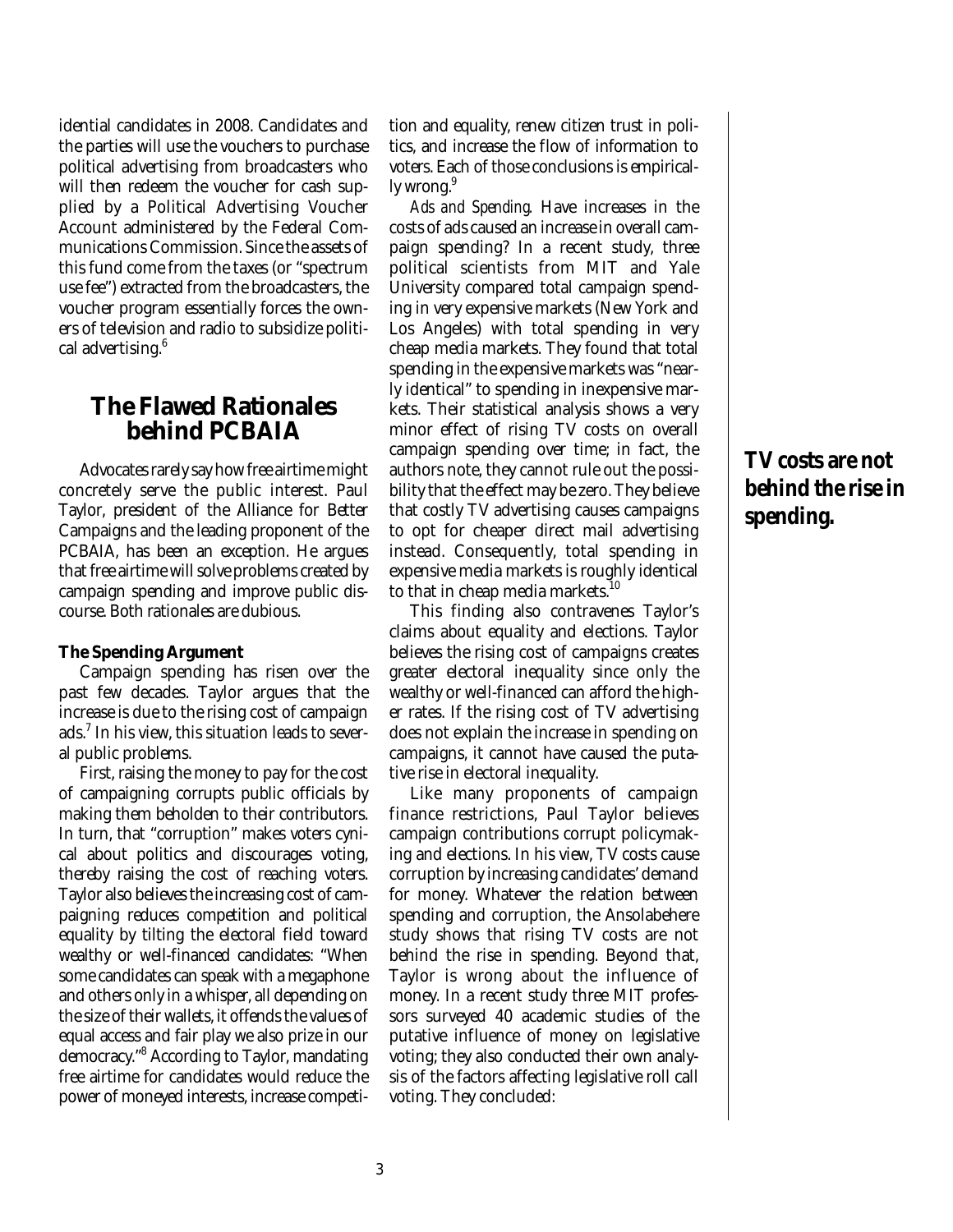The evidence that campaign contributions lead to a substantial influence on votes is rather thin. Legislators' votes depend almost entirely on their own beliefs and the preferences of their voters and their party. . . . Interest group contributions account for at most a small amount of the variation. In fact, after controlling adequately for legislator ideology, these contributions have no *detectable effects* on legislative behavior. $11$ 

*Spending and Trust.* For several decades, survey researchers have asked about public trust in the federal government. Since 1964, public trust has generally declined, with the lowest point coming in 1994. However, trust also increased in the early 1980s and the late 1990s. David Primo, a political scientist at the University of Rochester, examined the putative relationship between trust and campaign spending and found a correlation very near zero.<sup>12</sup> Since 1980, the United States has seen no relationship between average spending in House and Senate races and voting turnout.<sup>13</sup>

Taylor's arguments repeat the conventional and mistaken assumption that voting turnout has been declining steadily for the past four decades. Measured properly, the turnout of eligible voters dropped significantly in the presidential election of 1972 and the congressional election of 1974 compared to their counterparts in 1968 and 1970 and has never regained the heights reached in the 1950s and  $1960s$ .<sup>14</sup> Since campaign spending has risen steadily over that period, it would not be strongly associated with the decline in turnout.<sup>15</sup>

*Ads and Competition.* The United States lacks electoral competition, especially in elections for the House of Representatives. Incumbents in the House have significant advantages and now enjoy a reelection rate of just over 98 percent.<sup>16</sup> Has the rising cost of TV ads hurt challengers and increased the advantages of incumbency?

Stephen Ansolabehere and his colleagues looked at the relationship between television costs and various measures of electoral competition. They found "that TV advertising costs have little or no effect on electoral competition over the period 1968 to 1994." Their analysis also indicated that a rise in TV ad costs was associated with a decline in the vote shares of incumbents, contrary to Taylor's claim.17 Finally, they found no relationship between TV costs and incumbents' probabilities of reelection.<sup>18</sup>

#### **Quality of Discourse Arguments**

Taylor recalls a time when the television networks devoted much quality coverage to national elections. He finds current coverage much worse by comparison; stories are shorter and less prominent and offer viewers "attack ads, sound-bites and synthetic spin." According to Taylor:

Campaigns have lost both their novelty and lure as television events; today's audiences find them dull, grating, synthetic. The broadcasters have lost substantial slices of their audience, first to cable and more recently to the Internet. And politics has lost its pride of place, struggling to keep its head above water in a popular culture more consumed by money and entertainment.<sup>19</sup>

As a result, he concludes, even during close presidential elections, voters are not well-informed about the issues and the candidates. In the close election of 2000, for example: "Because so few people were interested, not many took the time to bone up on the issues. A nationwide survey taken two days before the election found that more than half of those polled could not answer basic questions about Bush's position on taxes, abortion and gun control, or Gore's position on Medicare prescription drug plans, Social Security, school vouchers and affirmative action."<sup>20</sup>

Not surprisingly, Taylor concludes that

**"TV advertising costs have little or no effect on electoral competition over the period 1968 to 1994."**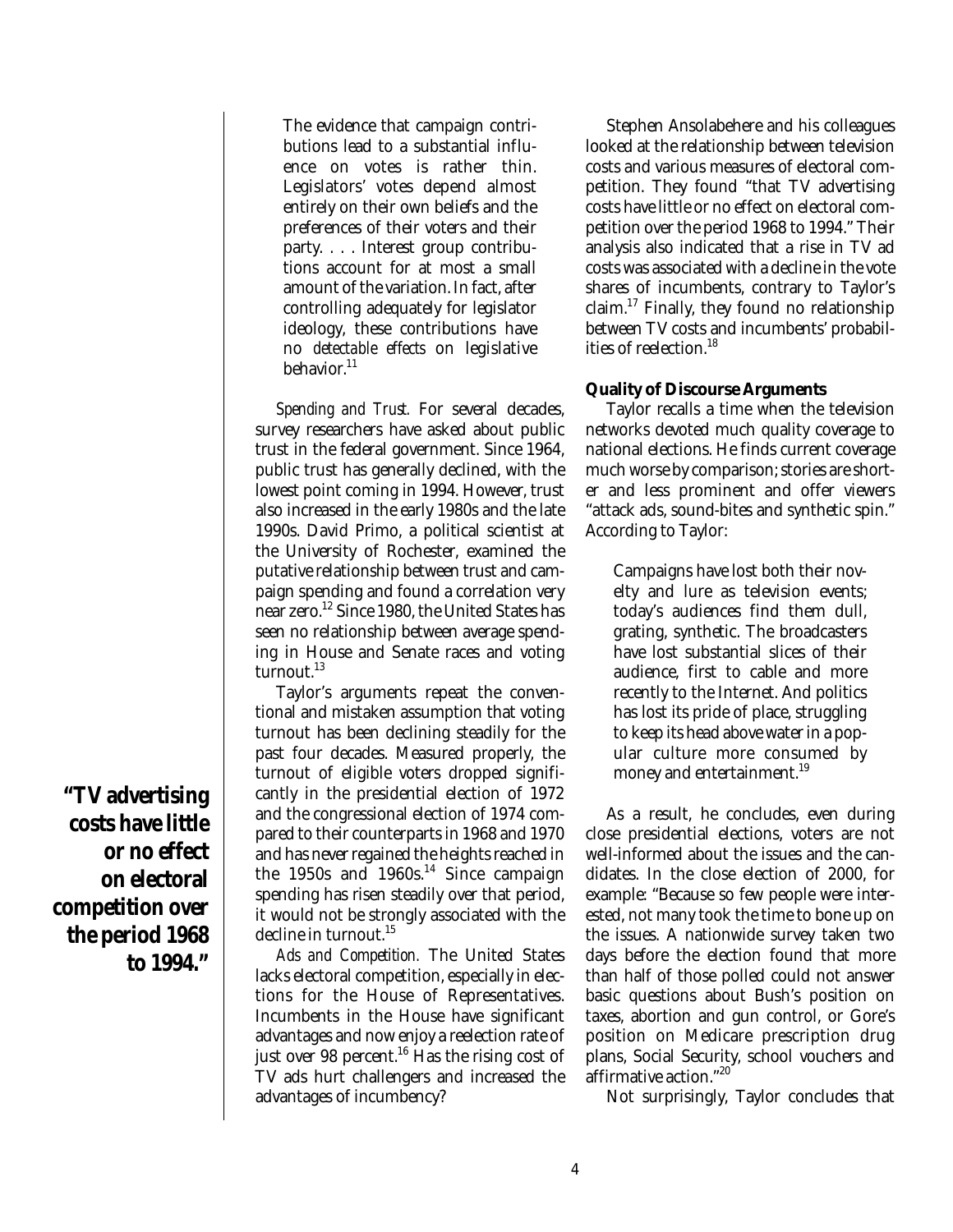"free" airtime would be the best remedy for our debased public discourse and public ignorance. By requiring broadcasters to provide "candidate and issue-centered" programming, mandated coverage "would open up the discourse of campaigns to something more nourishing than attack ads, soundbites and synthetic spin."21

Of course, it may instead be the case that the free airtime proposal merely subsidizes more of the same sort of political content Taylor laments. Moreover, Taylor's 'quality of discourse' argument is very subjective in nature; it could be argued that the electorate always found political campaigns "dull, grating, and synthetic."

*Content Constraint Concerns.* The First Amendment states "Congress shall make no law . . . abridging the freedom of speech." It does not state "Congress shall make no law abridging the freedom of speech *unless the law improves the quality of political speech and information available to voters.*" Expecting the government to "improve" political debates through regulation runs against the liberal grain of the American political tradition. In a liberal democracy, the people are free to make, to hear, and to judge arguments about politics and policy. The government should keep its hands off the public debate; it should reflect rather than determine the wishes of the public. For the true liberal, history indicates that governments "improve" political speech by suppressing unpopular views or opinions threatening those who hold power.

Senator McCain might respond that his mandate for "candidate and issue centered programming" affects only the format and not the content of speech.<sup>22</sup> That is incorrect. In the 12 hours at issue, broadcasters are required to cover politics and elections as opposed to any other topics they might wish. The bill requires the content of the coverage to be issues and candidates in an election although the formats and timing remain in some measure up to the broadcasters. Of course, the bill does not overtly require favorable coverage for any party or political position. But as will be discussed later, the

required broadcasting can be expected to favor incumbents.

*Causality Problems with Public Ignorance Theory.* History belies Paul Taylor's claim that poor television coverage leads to public ignorance of issues and candidates. The modern era of television coverage began in the 1950s, at about the same time that political scientists began analyzing voter choice through public opinion polling based on random sampling of the population. The leading studies of voting behavior in the 1950s concluded that Americans knew little about political candidates and issues and did not possess a coherent political ideology.<sup>23</sup> Not much has changed since then, as two scholars of public opinion note: "The good news is that in spite of concerns over the quality of education, the decline in newspaper readership, the rise of sound-bite journalism, the explosion in national political issues, and the waning commitment to civic engagement, citizens appear no less informed about politics today than they were half a century ago."<sup>24</sup>

At the same time, the authors note, more wealth and spending on public education have not increased citizen knowledge about and involvement in politics.<sup>25</sup> Before television came to dominate American elections, Americans knew and cared little about politics and policy. "Poor" TV coverage could not be the cause of their ignorance and disinterest.<sup>26</sup>

#### **Attack Ads Are Valuable for Democracy**

The argument for mandated broadcasting draws on distaste among elites for the tone of recent election campaigns. Among intellectuals, television runs a close second to campaign contributions as the pathogen causing public ills in the United States. Critics argue that campaigns defined by negative ads have "turned increasingly hostile and ugly." Attack ads, the argument continues, have "become the norm rather than the exception."27 Taylor's longing for something "more nourishing" than attack ads fits this line of criticism. Yet almost all social science research shows that negative ads on the whole serve democratic values.

**Social science research shows that negative ads on the whole serve democratic values.**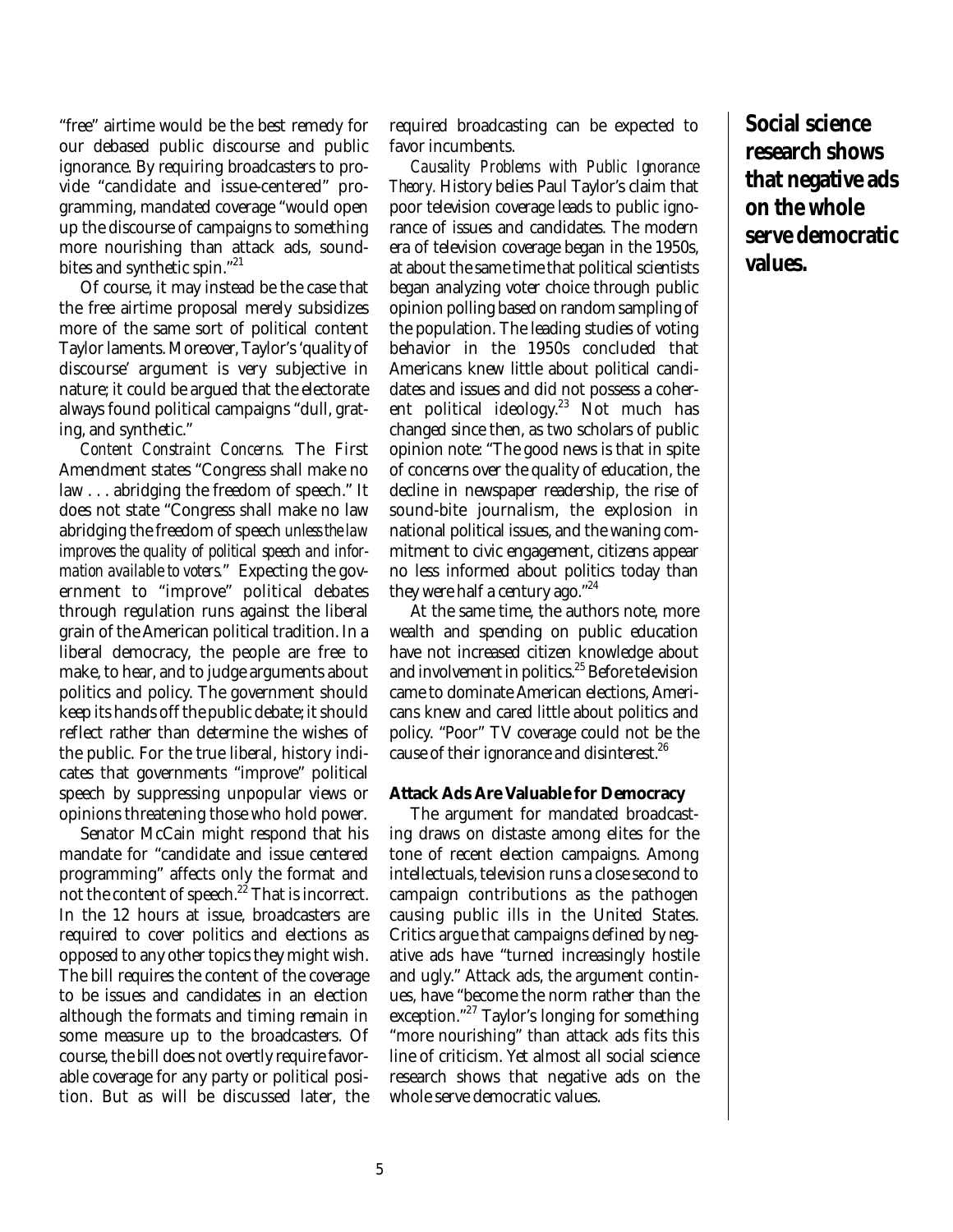**Negative ads make it more likely that people will vote and that their vote will be better informed.**

*The Case against Negative Ads.* Some scholars believe negative ads reduce electoral turnout by disgusting voters who respond by staying home from the polls. Based on an experiment and a statistical analysis of a Senate race, a team of researchers at MIT concluded that negative ads drove down turnout by 4 to 5 percent.28 Yet this conclusion has not escaped criticism. The experiment did not use actual campaign advertisements, thereby calling into question its relevance for the larger world. The team's statistical study of the Senate campaigns measured "negativity" by press reports on the tone of a campaign. If the press reported campaigns as more negative then they were, their conclusions would be off target. Finally, their findings have not been replicated by subsequent studies. Indeed, most scholars have found that negative ads improve democracy in theory and practice.

*The Case for Negative Ads.* A moment's reflection suggests several reasons why negative ads would boost turnout. Negative ads contain relevant information for a voter, and scholars have long known that more knowledgeable voters are more likely to participate. Negative information helps voters discriminate between candidates and thereby gives them a reason to go to the polls. Finally, negative messages may stir up voters, creating more enthusiasm and involvement in an election and, perhaps, a desire to learn more about the candidates.<sup>29</sup> As Paul Freedman of the University of Virginia and Kenneth Goldstein of the University of Wisconsin point out, "Criticism of an opponent—particularly strong criticism—sends a message that something of substance is at stake in the election, that its outcome matters, and that this is a choice voters should care about."30

So much for theory. What about real life? Does the data support the theory that negative ads stimulate participation? The conjecture that negative ads stimulate turnout at the polls has become the "emerging conventional wisdom" among scholars studying the question. $31$  Four high-quality studies of the effects of negative ads have fostered this wisdom.

Fortunately, Richard Lau of Rutgers University and Lee Sigelman of George Washington University considered all studies of negative ads up to 1999 to provide some general conclusions. They performed a "meta-analysis" of 117 findings about negative ads drawn from 52 separate studies. Their work addressed three questions. Do citizens dislike negative ads? Are negative ads more effective than positive ads? Does negative advertising reduce electoral participation? Their statistical analysis of the research literature found

- **•** No reliable statistical basis for concluding that negative ads are liked less than positive ones.
- **•** No evidence that negative political advertisements are any more effective than positive political ads.
- **•** Little evidence that widespread use of negative ads imperils electoral participation.

The authors conclude "participatory democracy may be on the wane in the United States, but the evidence reviewed here suggests that negative political advertising has relatively little to do with it."32

Two earlier studies also concluded such ads drive turnout up, not down.<sup>33</sup> The most recent and impressive study of negative ads concluded that positive ads had no effect on turnout, but "negative ads have a significant and substantial mobilizing effect."34

Overall, the evidence indicates that negative ads make it more likely that people will vote and that their vote will be better informed than in the absence of such advertising. Negative ads are valuable to American democracy, not a justification for government mandates on political discourse.

#### **Anti-choice**

Apart from improving political discourse, Paul Taylor's argument for free airtime assumes Americans should and would be interested in politics if they were not misled by broadcasters and the American system of cam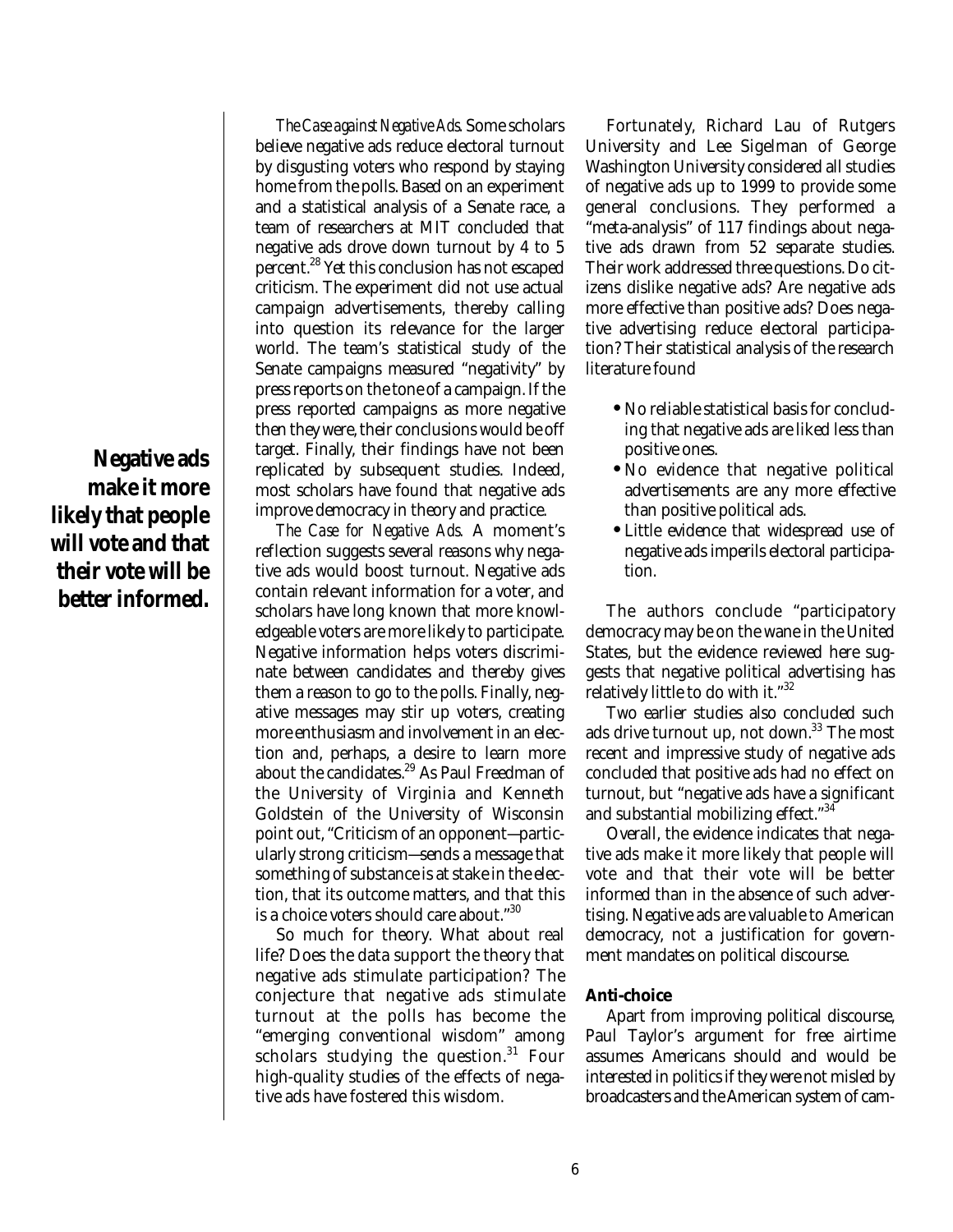paign finance. In fact, Americans in general have little interest in political issues or in participating in politics. $35$  That is a choice they make, a choice that should be as respected as any other decision by an adult. It is not the job of policymakers to make Americans "better" by drawing them into politics and elections.

Paul Taylor and other supporters of the free airtime measure wrongly assume that spending on television during elections causes numerous social ills that would be cured by subsidized broadcasting. But neither their diagnosis nor their prescription would heal the American body politic. Even if one assumes broadcasting should be government controlled "in the public interest," the free airtime measure fails. Yet that fundamental assumption of "public interest regulation" also fails under scrutiny, as will be shown in the next section.

### **Why Regulate Broadcasting?**

Imagine that PCBAIA were applied to newspapers in the United States. Editors would be required to devote a specified amount of column space to election campaigns, and news reporting on elections would have to assume a particular format and content. The owners of newspapers would be taxed to fund political ads for parties and candidates. Put this way, the "free" newsprint proposal would clearly violate the First Amendment to the Constitution.<sup>36</sup> Such a proposal might also be seen as a taking of private property for public use without just compensation in violation of the Fifth Amendment.

Advocates of "free" airtime defend their proposal against First Amendment challenges by arguing that the broadcast spectrum is a publicly owned, government-managed resource that can and should be utilized to further myriad political objectives. Because private broadcast companies do not technically own their spectrum but instead merely lease it from the federal government, as a condition of their FCC-issued license they must satisfy various "public interest" requirements, such as offering the public a certain amount of educational fare and informational programming among other things. Since these other public interest requirements may be legally imposed on broadcasters, the argument goes, broadcasters may also be required to allocate more time or money for political advertising or campaign coverage in general.<sup>37</sup>

While the public interest or "public trustee" theory of broadcast industry regulation continues to hold great sway with many policymakers and political activists, it has always been based on a fundamental misunderstanding of the way spectrum works and must be governed. Adherents to the public interest school of spectrum management assume that the spectrum's supposedly unique characteristics—scarcity and interference—mean it must be governed as a publicly owned asset. And once it is classified as a public asset, special requirements can be placed on its use.

Moreover, many public interest proponents—including, ironically, the broadcast industry itself—also claim that the broadcast spectrum is unique among spectrum applications because it has traditionally offered the public "free," over-the-air (OTA) programming that only required the purchase of receiving hardware (antenna, TV set, radio) to view or hear broadcast programming. Stated differently, because the broadcast spectrum offered a ubiquitous communications medium with the potential to reach so many citizens simultaneously, policymakers came to believe that unique regulatory requirements should be placed on this industry that would not have passed constitutional muster if applied to other mediums, such as newspapers or cable television.

These twin public interest rationales for centralized broadcast spectrum allocation and management have been repeatedly debunked by economists and legal scholars and even watered down over the decades by several court and FCC decisions. Nonetheless, in light **The public interest theory of broadcast industry regulation has always been based on a fundamental misunderstanding of the way spectrum works and must be governed.**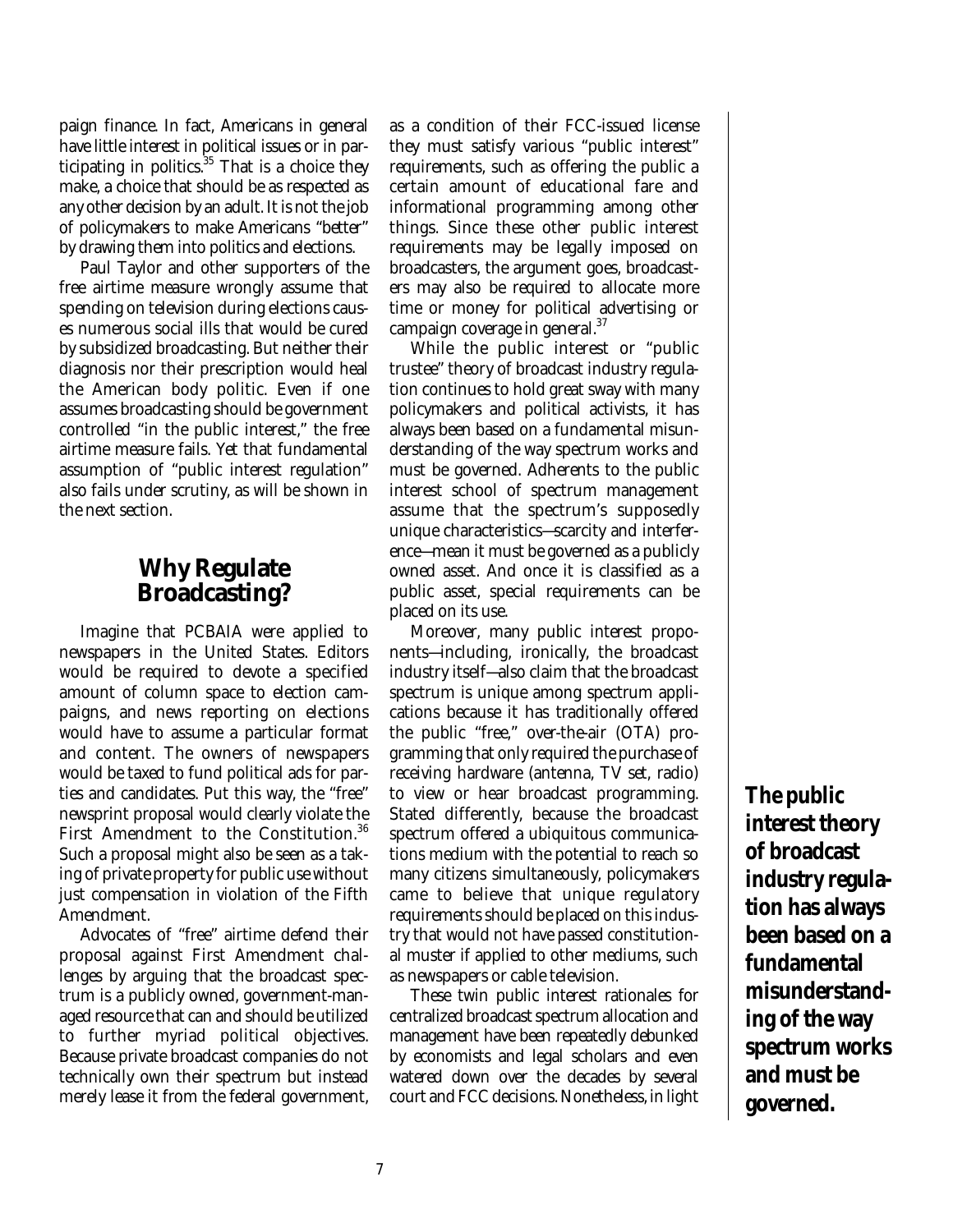**The public interest theory of spectrum ownership and regulation is fatally flawed and on its way to the ash heap of history.**

of the fact that they continue to be used to justify measures such as the McCain free airtime bill, it is worth reiterating why the public interest theory of spectrum ownership and regulation is fatally flawed and on its way to the ash heap of history.

### **Electromagnetic Spectrum and Its Regulation**

The electromagnetic spectrum is sometimes incorrectly referred to as the "airwaves," but, as Lawrence Gasman explains: "The term 'airwaves' is a misnomer. Air is not involved. Radio communications use not air, but electromagnetic radiation—oscillating electric and magnetic fields that move through space at the speed of light."<sup>38</sup> Whereas electromagnetic radiation occurs throughout nature (static electricity, rainbows, thunder, etc.), electromagnetic radio communication requires intentional human design and development. Humans shape and calibrate electromagnetic waves to form distinct communications signals and to transmit information over long distances without the aid of wires. We can collect these waves into a single channel to transmit distinct information (i.e., cellular phone conversations, satellite TV signals, radio or TV broadcasts).39 This value-added process developed over the course of the late 19th and early 20th century through a variety of related scientific discoveries and laid the foundation for the modern broadcast industry.

The early history of the wireless radio spectrum saw unrestricted, unregulated experimentation by amateurs as well as military agencies. As both public and private use of the spectrum grew, however, government officials became concerned about what many labeled "chaos in the spectrum." In other words, policymakers feared that unregulated use of this new and important resource would degrade signal quality to a point where no one would be able to communicate effectively.

Responding to complaints from the U.S. Navy about interference with their signals, Congress ended the brief period of unrestricted experimentation in the radio spectrum by passing the Radio Act of 1912, which effectively nationalized the entire electromagnetic spectrum. The act granted the federal government the power to distribute licenses among users for specific spectrum services. The new licensing process gave military users the best parts of the spectrum, leaving private users crowded up in a small space with nearly useless channels. The Navy took control of the entire spectrum during World War I; thereafter, the Department of Commerce retained licensing power but could not charge for use of the license or restrict its use once granted.

Not surprisingly, spectrum users began applying for as much of the unpriced spectrum as they possibly could. This led to genuine interference, or "chaos," problems within the spectrum. Economist Jora R. Minasian noted in 1975 that this interference "was not due to any inherently particular technological characteristics of radio emissions, but to the fact that rights to use of the frequency spectrum, rights of radiation, were ill-defined."<sup>40</sup> Sixteen years before Minasian, Nobel economist Ronald H. Coase pointed to the same problem in a famous 1959 article on the FCC:

The real cause of trouble was that no property rights were created in these scarce frequencies. A private-enterprise system cannot function properly unless property rights are created in resources, and, when this is done, someone wishing to use a resource has to pay the owner to obtain it. Chaos disappears; and so does the government except that a legal system to define property rights and to arbitrate disputes is, of course, necessary. But there is certainly no need for the kind of regulation which we now find in the American radio and television industry.<sup>41</sup>

Manhattan Institute economist Thomas Hazlett's pioneering work on the history of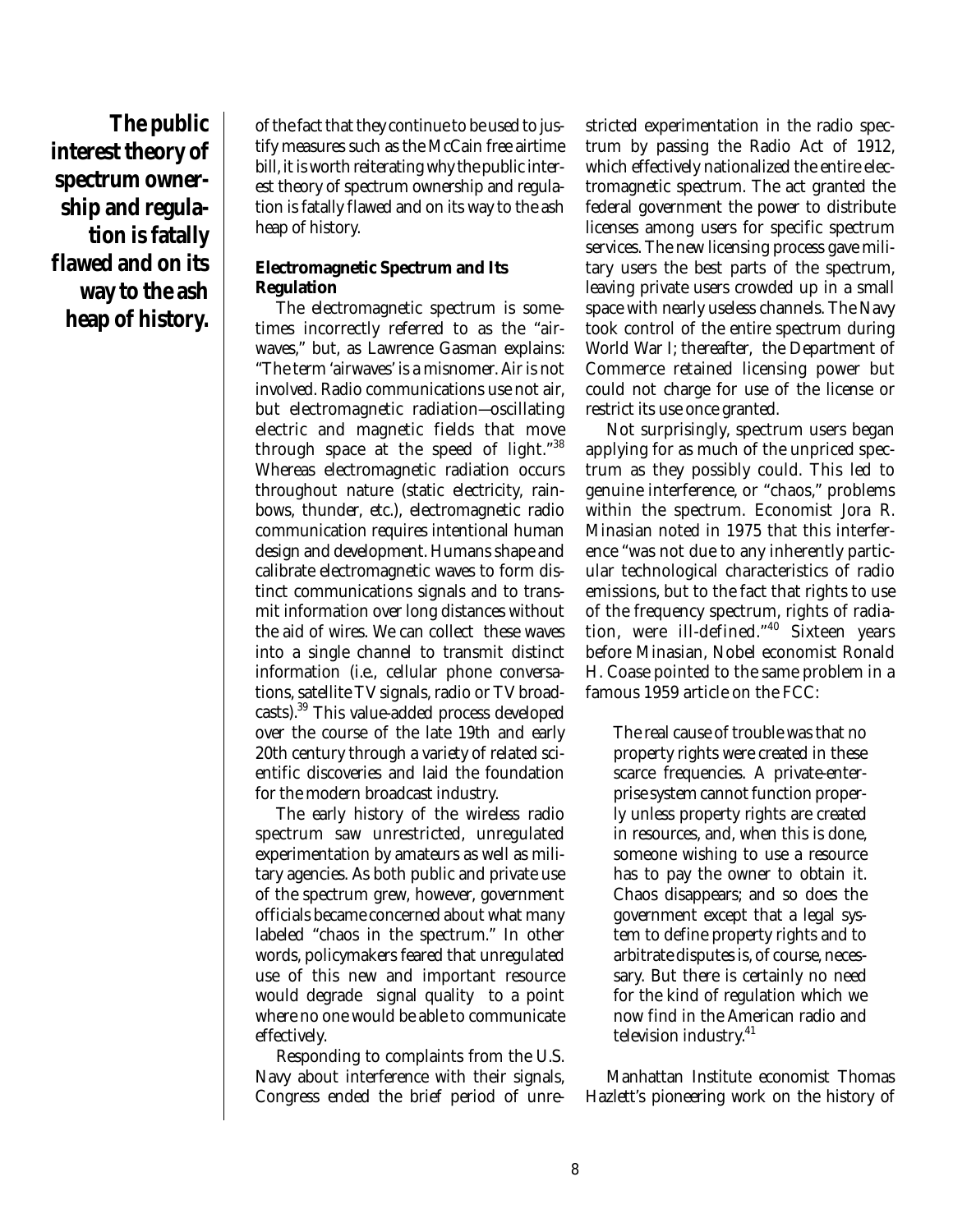spectrum regulation found that the chaos of 1921–23 "was, in essence, an outcome of government control: over 500 broadcasters were . . . bunched up all at the same point on the spectrum to which they had been directed by the Commerce Department, and operations were not always perfectly synchronized."42 Minasian agreed: "No attempts were made prior to May 1923 to assign a separate channel to each station, or to provide geographic separation of the stations operating on the same channels, or to provide mutually exclusive times of operation. The wave lengths were assigned to all in a group. . . . This policy, coupled with a liberal policy for issuing licenses to amateurs, resulted in interference."43

To summarize, the Radio Act of 1912 and the administrative decisions that flowed from it had two main effects. First it encouraged military use of the spectrum at the expense of private broadcasters. Second, it failed to create a private marketplace in spectrum rights that could have solved the ensuing scarcity and interference problems. That failure led to demands by policymakers and industry officials for more legislative intervention. The regulatory framework for the electromagnetic spectrum grew out of government failure.

#### **The Road Not Taken: Property Rights**

Despite those impediments, Hazlett found that property rights in the spectrum were developing at this time.<sup>44</sup> While federal regulators, legislators, and industry officials were working to create a regulatory regime, some judges were taking steps to establish property rights. Hazlett points out that in one 1926 Illinois Circuit Court case, *Tribune Co. v. Oak Leaves Broadcasting Station,* "the classic interference problem was encountered, litigated, and overcome, using no more than existing common-law precedent."45 Judge Francis S. Wilson adjudicated a dispute between two broadcasters who were "homesteading" and faced an interference dilemma. He argued that once an entity had established a presence within the spectrum to a given allocation, in effect, that user had a de

facto property right in that allocation. By establishing this common law precedent to protect property rights in the spectrum, the decision effectively rendered the interference problem moot. Not everyone was pleased with this solution, however. Some observers from industry and government feared that property rights would preclude a comfortable, oligopolistic market setting (that is, a noncompetitive market where both the regulator and the regulated entities were satisfied with control of entry and comfortable market share, respectively). $^{46}$  In the 1920s, the incumbent broadcasters had worked with Secretary of Commerce Herbert Hoover to establish a "public interest" paradigm of federal regulation and control of the spectrum to replace the emerging common law, property rights-based paradigm. Despite past legislative failings and the emerging property rights regime, they argued that only federal regulation of the spectrum could eliminate the chaos that existed within the spectrum during that period.

The coalition eventually convinced Congress to pass the Radio Act of 1927, giving the federal government plenary regulatory authority over the allocation of the spectrum. The law created the Federal Radio Commission with the power to grant threeyear licenses in exchange for certain public service requirements. The FRC could grant (and revoke) licenses "in the public interest, convenience, or necessity." The law did not specifically define "the public interest" in spectrum allocation.

As Hazlett notes, the FRC and the public interest paradigm pleased broadcasters: "It immediately grandfathered rights for major broadcasters, while eliminating marginal competitors and all new entry."47 When the law passed, the *Harvard Business Review* concluded: "The point seems clear that the Federal Radio Commission has interpreted the concept of public interest so as to favor in actual practice one particular group. While talking in terms of the 'public interest, convenience, and necessity' the commission actually chose to further the ends of the commercial broadcasters."<sup>48</sup>

**The regulatory framework for the electromagnetic spectrum grew out of government failure.**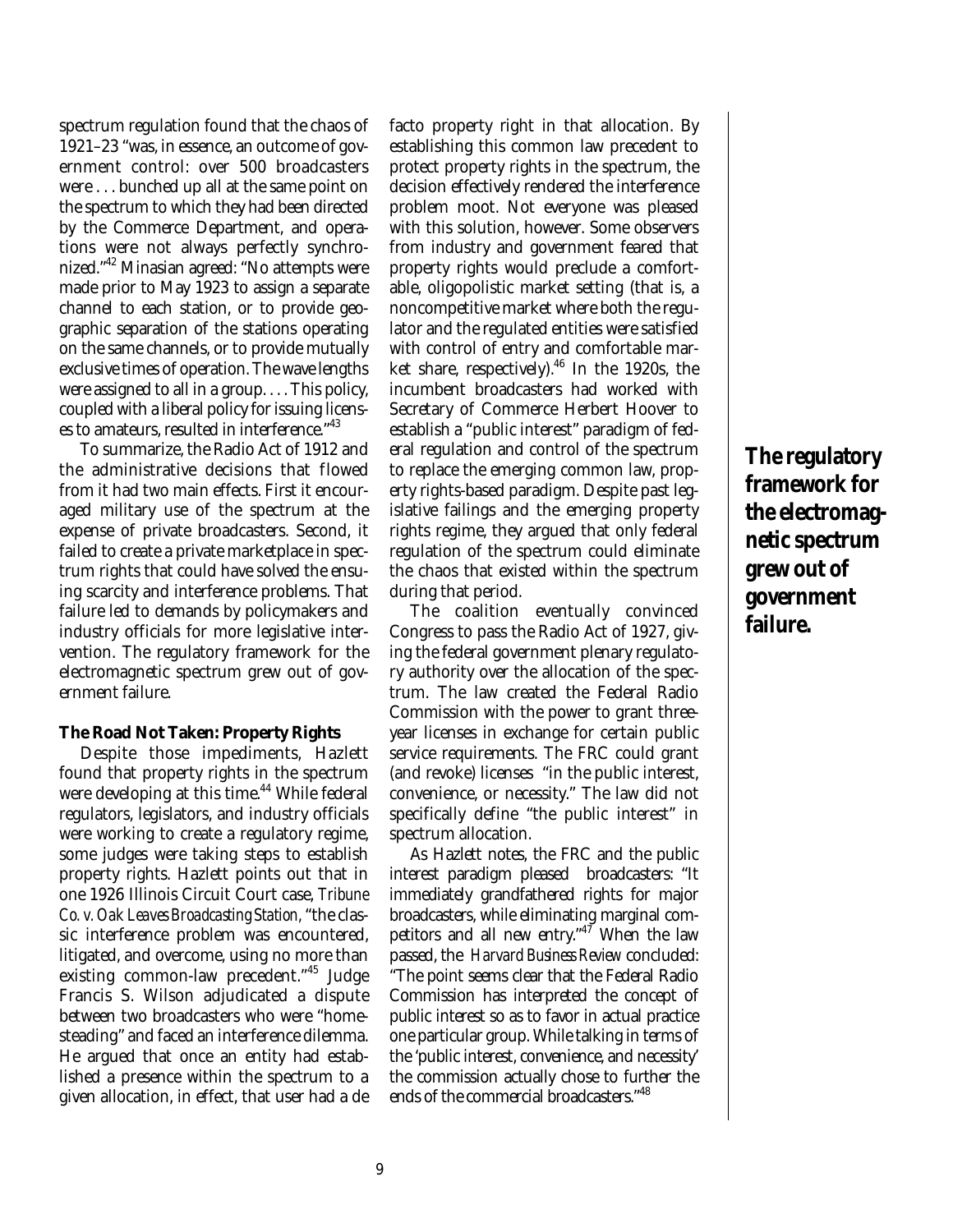### **The Return of Property Rights?**

Unfortunately, little has changed since the *Harvard Business Review* printed those words in 1935. The FRC and its public interest powers became part of the FCC that was created by the Communications Act of 1934.49 In the absence of spectrum markets and property rights, the FCC then developed haphazard, inflexible, and inefficient techniques to manage the spectrum resource in general and broadcast licensees in particular.

As this brief history makes clear, the American broadcast television industry has always been a creature of federal law and regulations. The industry continues to rely heavily on lawmakers and regulators for special favors and unique treatment. Correspondingly, policymakers continue to believe that this special historic relationship and the supposedly unique attributes or problems associated with the spectrum (scarcity and interference) justify ongoing federal oversight and control. Lawmakers have continued to argue that the broadcast spectrum should be treated as a nationalized public asset and that markets, property rights, contracts, and operational flexibility must be rejected in favor of central planning. "Perhaps the closest analogy to the U.S.'s current approach is that of GOSPLAN, the central planning agency in the former Soviet Union," argued Gerald R. Faulhaber and David J. Farber, the former chief economist and chief technologist of the FCC respectively.<sup>50</sup>

But the FCC may be moving away from collective ownership and central planning. In June 2002, FCC Chairman Michael Powell established a Spectrum Policy Task Force to explore improvements in spectrum management and conduct the first comprehensive review of spectrum policy at the agency. The Task Force's report begins by acknowledging: "The time is ripe for spectrum policy reform. Increasing demand for spectrum-based services and devices is straining longstanding and outmoded spectrum policies."<sup>51</sup> The report notes that the FCC's traditional "command-and-control approach" to spectrum management is the primary cause of regulatory failure

because that approach has imposed significant usage restrictions on spectrum use and users.<sup>52</sup> The Task Force goes on to recommend greater reliance on an exclusive use model of spectrum allocation and use one in which spectrum holders would be granted clearly defined rights and have the right to use or sell their spectrum however they wished. This is really just a good old fashioned private property rights regime for spectrum allocation, even though the FCC does not call it that.<sup>53</sup> Oddly, the report gratuitously exempts the broadcast spectrum from these recommendations.<sup>54</sup>

Nonetheless, the FCC is changing the way it regulates the broadcast marketplace. Legal scholars Howard A. Shelanski and Peter W. Huber have argued that "although important changes remain to be made, the FCC has strengthened property interests on both the transmission and receiving ends of licensed frequencies and, through the administrative process, has eroded the importance of the statutory distinction between private ownership and public licensing."55 That is, the FCC is treating broadcast spectrum licensees as if they have secure ownership and operational property rights in their spectrum. Since almost all broadcast spectrum licenses have traded hands for lavish sums at least once in the secondary marketplace, most companies have come to feel their ownership stake in the license goes beyond the mere sheet of paper on which the license is printed.

Other realities point to an emerging property rights regime. The FCC license renewal process has become little more than a rubber stamp that virtually guarantees that incumbents retain their broadcast license. The FCC is no longer allowed to consider whether another applicant might serve the public interest better than the incumbent because the Telecommunications Act of 1996 eliminated comparative renewal hearings for broadcasters. The government has increasingly recognized the rights incumbents had come to possess in their operating facilities, and by extension, in the spectrum over which they operated.<sup>56</sup>

**The FCC may be moving away from collective ownership and central planning.**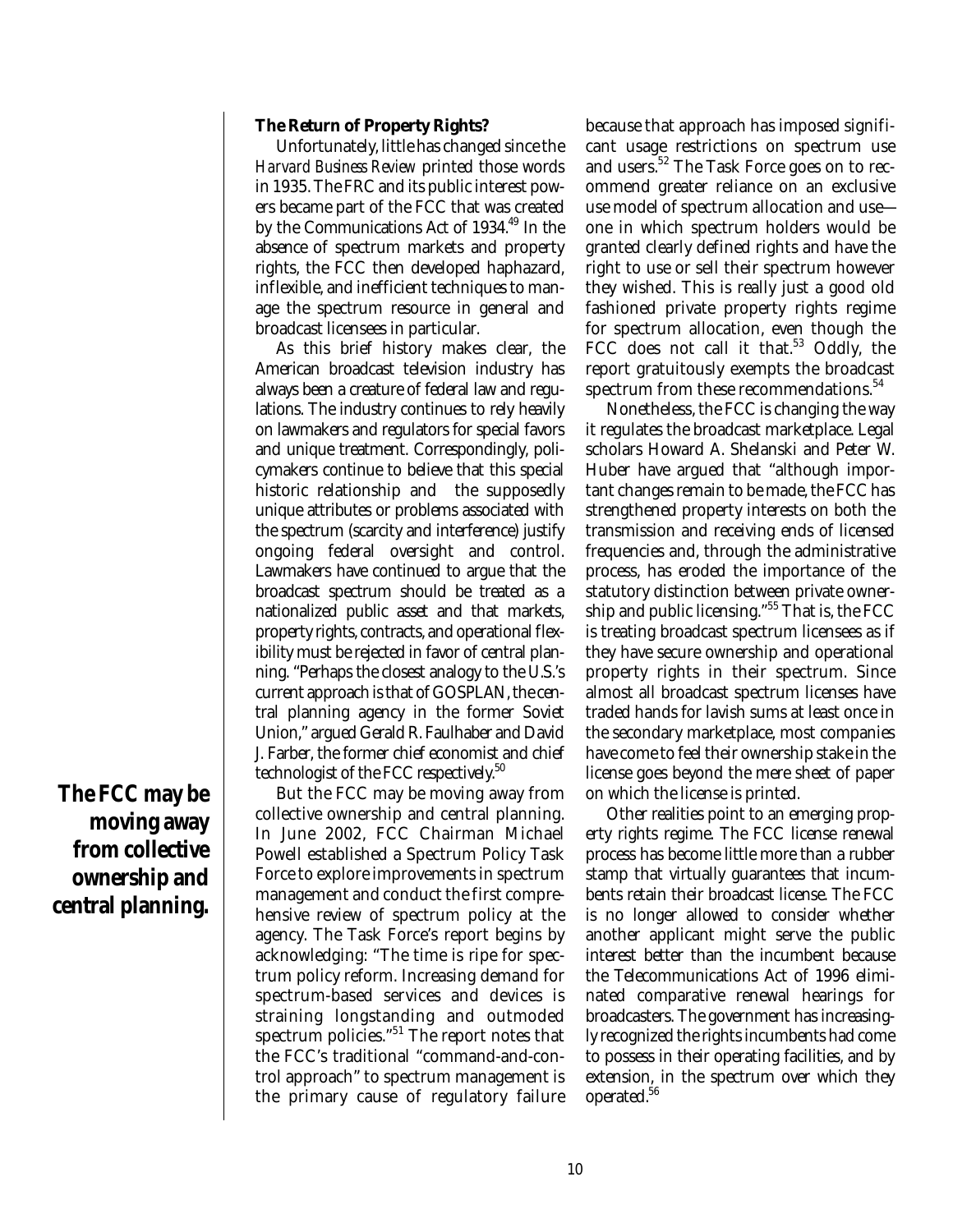### **Flawed Rationales for Spectrum Regulation**

The FCC decisions reflect a weakening of the traditional justification for a commandand-control model of spectrum governance. Government control is supposedly necessary because the spectrum is a scarce resource riddled with the potential for interference at every juncture. But scarcity and interference are not valid reasons to reject property rights; rather, they are reasons property rights should be employed as an allocation mechanism. <sup>57</sup> Other rationales also fail to convince.

#### **Scarcity**

Proponents used spectrum scarcity to justify the broadcast licensing scheme enshrined in the Radio Act of 1927 and the Communications Act of 1934. Supreme Court decisions such as *NBC v. United States*<sup>58</sup> and *Red* Lion Broadcasting Co. v. FCC<sup>59</sup> then made the scarcity rationale sacrosanct and used it to fashion a two-tiered theory of First Amendment scrutiny. Print media, which were plentiful, received strict First Amendment protections, whereas electronic media are scarce and thus have far less protection from government regulation or censorship.

But even if the spectrum is scarce, that hardly makes the case for government control. Every natural resource is inherently scarce in some way and, thus, under this rationale should be subject to extensive government oversight. $60$  For example, there is only so much coal, timber, or oil on the planet. While some resources are more abundant or scarce in nature than others, economists have traditionally agreed that property rights, pricing mechanisms, and free markets provide the most effective way to efficiently allocate resources. In fact, Benjamin M. Compaine, executive director of the Program on Information Resources Policy at Harvard University, notes that the government created a form of artificial scarcity within the spectrum by exempting it from market trading and the pricing system:

It can be argued that the spectrum was scarce because demand exceeded supply. This is almost invariably the case when a good with value is given away for free. If a market price had been assigned to spectrum from the start (which in effect is done when licenses are bought and sold later on), then it would be no more or less scarce than are pencils, VCRs or Lexus automobiles. Moreover, it may have been put to better uses initially if those who obtained it had to pay for it. $61$ 

In other words, markets would have likely encouraged the maximum amount of spectrum use and innovation possible, thereby diminishing any inherent scarcities within the medium. Ironically, compared to physical resources, electromagnetic spectrum may actually be less scarce, since engineers have continued to find new ways to push out the boundaries of the usable spectrum and develop applications for spectrum frequencies that were previously believed uninhabitable.<sup>62</sup>

Government ownership and control exacerbate rather than solve the scarcity problem. Ithiel de Sola Pool explained this best in *Technologies of Freedom,* his classic 1983 study of technology and free speech: "The scheme of granting free licenses for use of a frequency band, though defended on the supposition that scarce channels had to be husbanded for the best social use, was in fact what created a scarcity. Such licensing was the cause not the consequence of scarcity."<sup>63</sup>

And, practically speaking, even if scarcity was once a legitimate issue within the broadcast marketplace, it certainly is not today as the number of television and radio stations exceeds the number of daily newspapers in America.<sup>64</sup> "There simply exists no true scarcity of outlets for mass communication," argues Jonathan W. Emord, author of *Freedom, Technology, and the First Amendment*. 65 "It is simply not the case that the broadcast media are more scarce than the print media. Indeed, the inverse is true and is exacerbated with each passing moment."<sup>66</sup> What Emord

**Government ownership and control exacerbate rather than solve the scarcity problem.**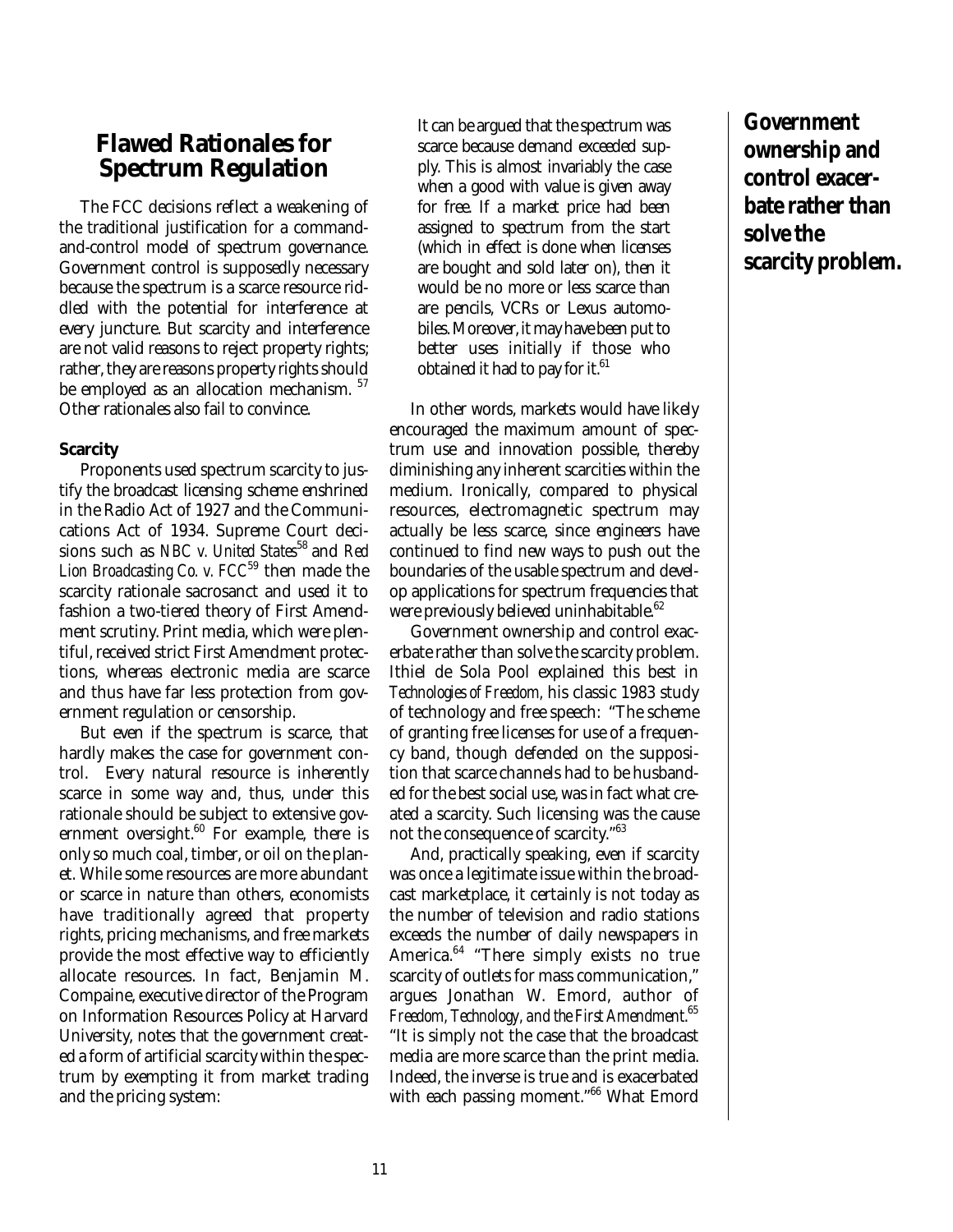contended in 1991 is even more true today. "Scarcity is the last word that would come to mind in regard to the vast array of communications outlets available today," concluded *Chicago Tribune* columnist Steve Chapman.<sup>67</sup> In short, information and entertainment are commodities that are abundant and cannot be monopolized.

#### **Interference**

Interference has been another recurring rationale for spectrum licensing in federal legislation and judicial decisions, but it is hardly a legitimate reason to reject markets and property rights.

Interference is not unique to the intangible ether. In fact, it may be a more serious problem within the realm of tangible property. Consider the case of two landowners who have adjoining parcels of land and a common stream that runs through their property. If Owner A disposes of a small amount of waste in the stream and it comes to rest on the property of Owner B downstream, has it "interfered" with or harmed B's property right? What if Owner A was prone to burn leaves or even garbage in his yard and the wind blew the smoke and smell across Owner B's property? What if A simply played loud music late at night that B could hear while he tried to sleep? These are hardly hypothetical examples. Property law books are replete with case studies of how such interference disputes have been resolved throughout the centuries. Why then has the United States relied on central planning instead of common law adjudication for governing the electromagnetic spectrum? The problem of interference simply does not make the case for government control, as Thomas Hazlett has pointed out:

Economists, political scientists, and lawyers generally agree that the interference rationale for licensure in "the public interest" is nonsensical. The interference problem is widely recognized as one of defining separate frequency "properties"; it is logically unconnected to the issue of who is to harvest those frequencies. To confuse the definition of spectrum rights with the assignment of spectrum rights is to believe that, to keep intruders out of (private) backyards, the government must own (or allocate) all the houses.<sup>68</sup>

Thomas G. Krattenmaker and Lucas A. Powe, authors of *Regulating Broadcast Programming,* concur:

Interference, like scarcity . . . is a bogeyman. All resources are subject to interference in the sense that their value will decline if everyone attempts to use them at once. This is why governments recognize property rights (which include the right to exclude others from using) in resources exchanged through the marketplace. Interference will . . . destroy the value of any resource, but usually the government does not choose to displace the market to prevent interference. Two people cannot comfortably sit at the same time in the same desk chair. Yet this fact has not led government to parcel out the right to sit in a chair. Rather, ownership of the chair is taken to confer authority to exclude others from sitting in it, no matter how eager they may be to do so.<sup>69</sup>

This led Krattenmaker and Powe to conclude: "To prevent chaos (interference) in broadcasting or publishing, then, requires not a commission, but a system of property rights."<sup>70</sup>

### **Public Service**

Congress and the FCC have demanded much of broadcasters over the years, using public interest or "public service" rationales for broadcast regulation.<sup>71</sup> Yet if we look closely, we see that public service most often means political benefits for politicians.

For purposes of this paper, the most

**The problem of interference simply does not make the case for government control.**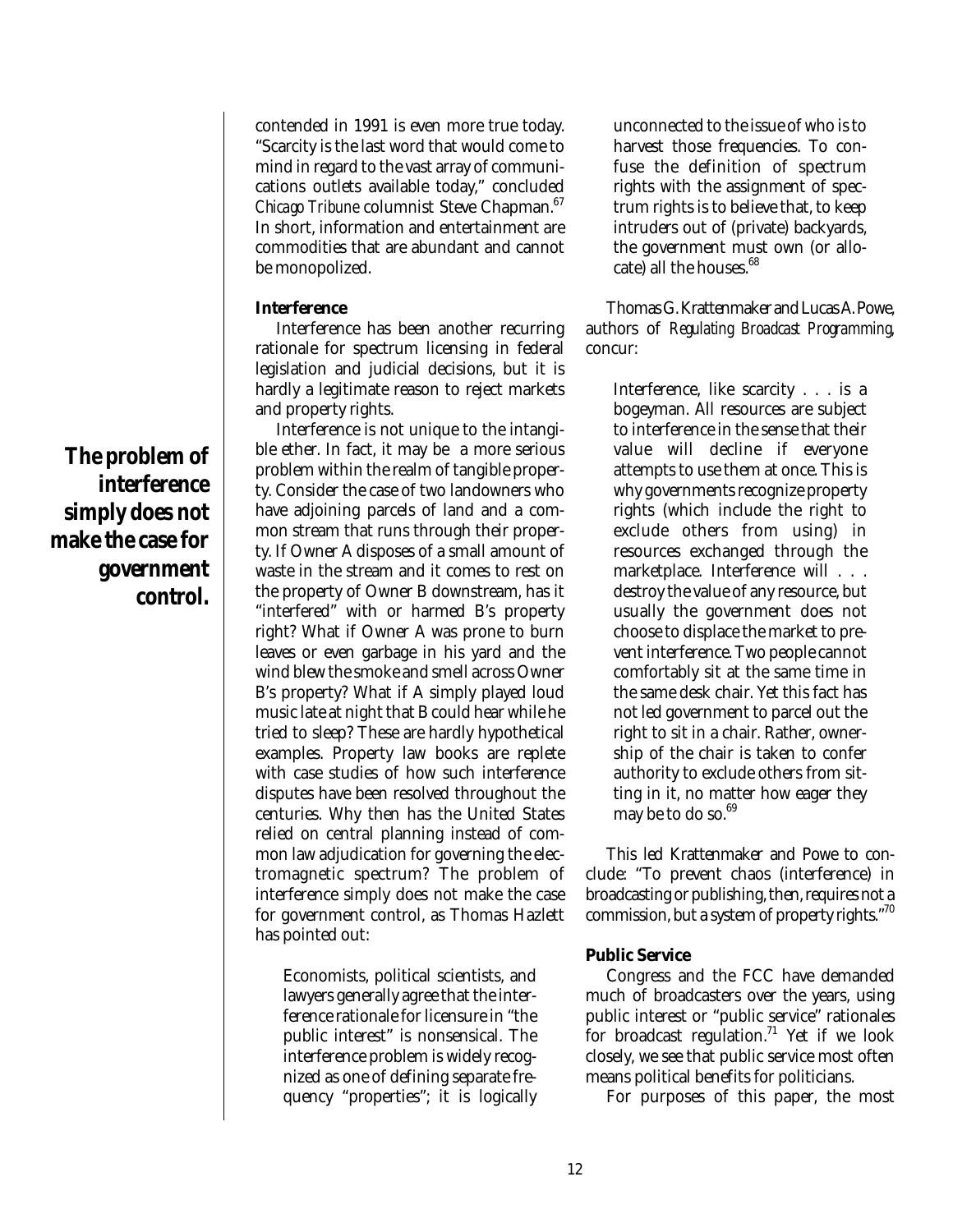important political benefit associated with public interest regulation is the political programming regulations contained in Sections 312 and 315 of the Communications Act. Section 312 allows the FCC to revoke a broadcast license "for willful or repeated failure to allow reasonable access to or to permit purchase of reasonable amounts of time for the use of a broadcasting station, other than a noncommercial educational broadcast station, by a legally qualified candidate for Federal elective office on behalf of his candidacy." Section 315 demands that broadcasters afford equal opportunities for all candidates for a particular office to use their stations if they allow any candidate to do so. More important, Section 315(b), the socalled "lowest unit charge rule" demands that the rates broadcasters charge candidates for advertising time prior to elections "shall not exceed the lowest unit charge of the station for the same class and amount of time for the same period." In short, candidates for office get the cheapest price for broadcast advertising whatever the demand.

The existence of such regulations helps explain why politicians consistently seek to preserve and even expand the public interest rationale for broadcast industry regulation.

#### **"Pervasiveness" Rationale**

Some policymakers have argued that public interest regulation is warranted because of the pervasive or intrusive nature of broadcast media into the lives of the citizenry. "The broadcast media have established a uniquely pervasive presence in the lives of all Americans" which "is uniquely accessible to children, even to those too young to read," Justice John Paul Stevens noted in the Supreme Court's famous 5-4 decision in *FCC v. Pacifica Foundation*. <sup>72</sup> Justice Stevens' concerns about the pervasiveness of broadcasting and its accessibility by many children have been echoed by other legislators and regulators throughout the decades.

In reality, broadcasting is no more pervasive in our culture than any other medium, even when children are the taken into account. Books are available at libraries, newspapers and magazines can be thumbed through at newsstands, and cable and satellite can be turned on with the click of a controller just like broadcast television. The fact that children might read or view something offensive in a magazine or on cable TV has not justified unique regulatory treatment of those media.

Even if broadcasting were pervasive, that would hardly be a public problem. Newspapers, magazines, books, video tapes, DVDs, cable and satellite television, and the Internet all compete for the eyes and ears of consumers. As former FCC Chairman Mark S. Fowler and Daniel L. Brenner conclude, "There is every reason to believe that the marketplace, speaking through advertisers, critics, and self-selection by viewers, provides an adequate substitute for Commission involvement in protecting children and adults from television's 'captive' quality."73 Broadcasters hardly intrude into the homes of Americans when families choose to voluntarily purchase televisions. As Krattenmaker and Powe argue, "Radios and televisions are not forced upon citizens, but in fact are considered to be among the most valued household purchases. Intruders they are not."74

### **"Public Forum" Rationale**

Finally, some policymakers or interest groups contend that the broadcast medium is the equivalent of a "public square" or "public forum," which Congress and the FCC must regulate to ensure equal access by various groups and a robust dialog on the important civic issues of the day.<sup>75</sup>

Many different communications media could be considered a "vital town square," however. Moreover, town squares are generally decentralized and interactive, like the Internet, whereas broadcasting is much more centralized and top-down driven. Should the Net be regulated as a town square?<sup>76</sup> Finally, the town square analogy pretends that broadcasting must always be treated as a public asset and governed by a unique set of rules. But as the preceding sections have shown, the analogy is not accurate.<sup>77</sup>

**Politicians consistently seek to preserve and even expand the public interest rationale for broadcast industry regulation.**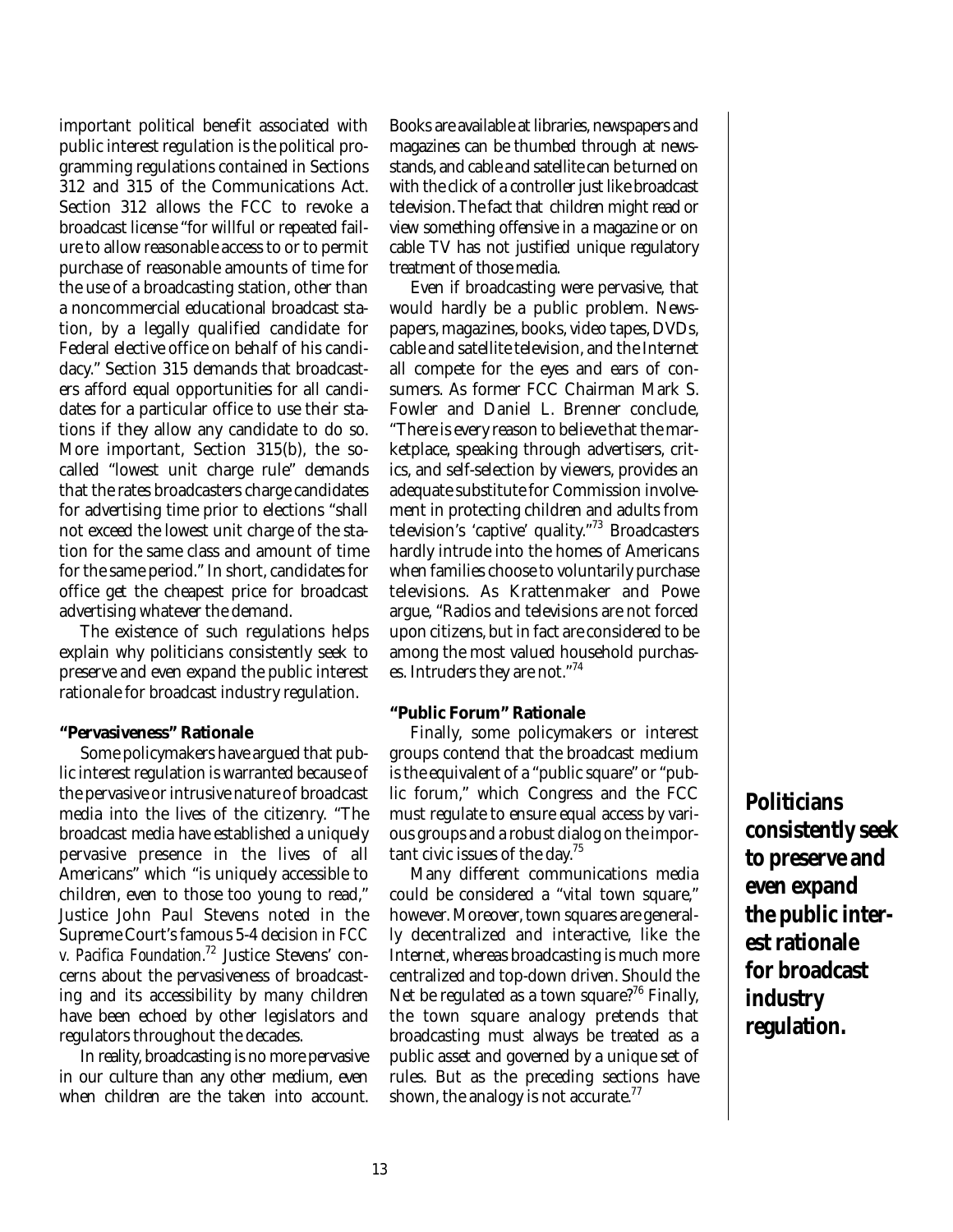**Broadcasters receive substantial benefits from the public interest regulatory regime, since they essentially play by their own set of spectrum rules.**

### **Why Public Interest Regulation Lives On**

We have good reasons to reject the conventional wisdom on spectrum management. Yet the command-and-control methods live on in policy. Why? First, broadcasters have benefited from public interest regulation since they have been able to obtain special favors and economic benefits (or "rents" in economic parlance) from policymakers. Second, many policymakers continue to prop up public interest notions and regulations in the belief that they are directing the content or character of broadcasting toward a more noble end. The PCBAIA continues this ignoble tradition of serving the interests of policymakers.

### **The Broadcast Industry Benefits from Public Interest Regulation**

Broadcasters receive substantial benefits from the public interest regulatory regime, since they essentially play by their own set of spectrum rules. Although it could be argued that some of those rules impose a burden on the industry (such as free speech standards or demands for a certain amount of educational fare,78 political programming, or local news, most broadcasters find those burdens acceptable in light of the substantial benefits they accrued from the public interest paradigm they operate under. "A broadcaster loves to be considered a public interest figure," argues former FCC General Counsel Henry Geller, since he or she can pretend to be carrying out a great civic duty while receiving generous favors from regulators.<sup>79</sup>

For example, employing public interest arguments, broadcasters have gained the right to require that cable and satellite providers carry their signals on demand without compensation. Such "must carry" mandates essentially give broadcasters a property right in a certain amount of the channel capacity provided by rivals.<sup>80</sup> Those carriage rights impose a substantial cost on cable and satellite operators that broadcasters would otherwise have to cover if not for various political, regulatory, and judicial battles they have won. $8$ 

In a broader sense, broadcasters have skillfully employed public interest arguments for decades to guarantee free access to their underlying spectrum. From its origins, the broadcast industry has not been forced to compete for the right to operate its stations but has instead been given free licenses from the FCC on the condition that the broadcaster serve the public interest with the forms of programming mentioned above. After winning one the FCC's "contests" for the right to hold such a license, broadcasters are only subjected to a rubber-stamp renewal hearing every few years. Meanwhile, a secondary market in broadcast licenses has developed in which licenses traded hands for exorbitant sums, none of which was remitted to the public that supposedly owned the underlying spectrum. Had the broadcasters that sold those licenses originally purchased them at an FCC auction, this would not have raised much concern. But critics argue that by selling a license, which they originally received at no charge, broadcasters have gained control of an incredibly valuable resource and betrayed the public trust in some loose sense.<sup>82</sup>

Worse yet, as part of the Telecom Act of 1996, broadcasters used public interest arguments to convince policymakers to "loan" them additional television licenses for the purposes of deploying digital television  $(DTV)$  to the public.<sup>83</sup> Although each broadcaster in America already has a six megahertz (MHz) spectrum allocation that is used to send over-the-air (OTA) analog TV signals, broadcasters argued that each would need an additional 6 MHz of high-quality spectrum to simulcast digital signals alongside analog broadcasts until Americans made the complete transition to DTV sets. Moreover, the broadcasters did not want to pay for that spectrum and claimed it was in the public interest for Congress to loan each station owner an additional 6 MHz to make the conversion. In theory, once the conversion to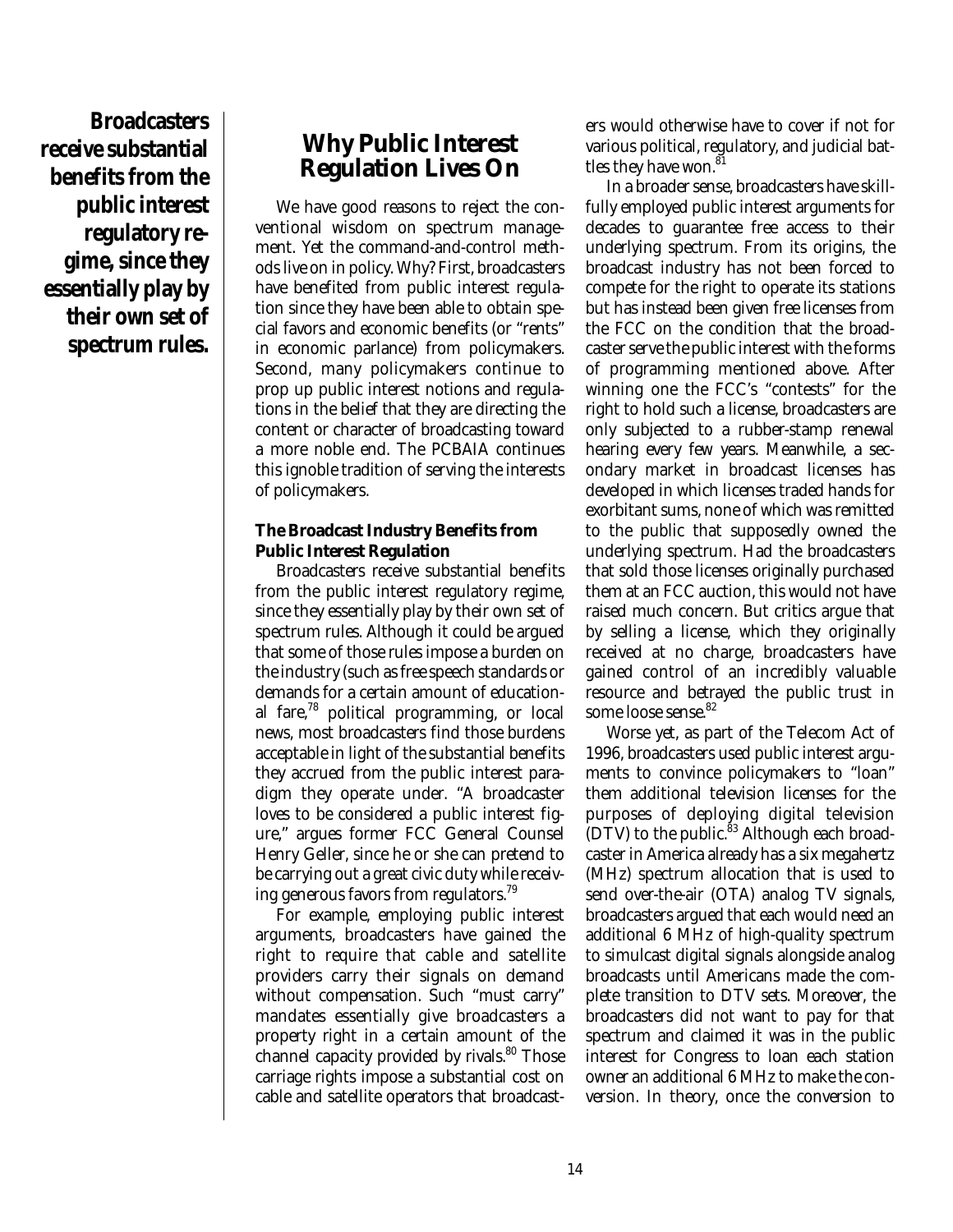DTV was complete, each broadcaster would return the old analog license to the FCC, which would rededicate or resell it.

Congress accepted this argument and granted the broadcast industry's wish despite vociferous protests from a variety of industry and consumer groups. They objected that the spectrum being loaned free of charge to broadcasters was valuable "beach-front quality" spectrum that could have been used for many competing applications and services. Other spectrum users were salivating at the prospect of bidding billions to obtain that same spectrum for other uses, but they didn't have the benefit of public interest or public trustee arguments on their side.

More scandalous still, the broadcasters will likely be allowed to keep both 6 MHz licenses for an extended period of time. Under a subtle but important change made by Congress in 1997, broadcasters will be allowed to continue to transmit analog signals on their old 6 MHz analog slice of spectrum until 2006 *or until 85 percent of Americans have made the migration to digital television* and then return the old spectrum to the FCC for auction. In other words, if the DTV conversion is not 85 percent complete by 2006 and there is almost no chance it will be since only a small percentage of Americans have DTV today—the broadcasters will be able to hold on to both the old analog and new digital licenses for the indefinite future.

The cost of this misguided industrial policy is enormous. At the time of the initial giveaway, FCC estimates of the value of this spectrum ranged from \$37 to \$70 billion,<sup>84</sup> and some scholars put the figure at more than \$100 billion. Senator McCain described this giveaway as "one of the great rip offs in American history." "They used to rob trains in the Old West, now we rob spectrum."85

And that is merely the cost of the lost auction revenues for the government. We have also lost unquantifiable opportunities for innovation and investment by other potential users of that same spectrum. While Americans wait for the rollout of DTV, countless other service providers are being

denied the opportunity to employ that same spectrum for alternative uses that the public might actually demand today. They might, for example, use that spectrum to provide next generation cellular telephony and wireless broadband. 86

Given those costs, should we continue to use so much spectrum to deliver broadcast signals over the air? Considering the fact that over 85 percent of American households now subscribe to cable or satellite video distribution systems<sup>87</sup>-both of which retransmit traditional broadcast signals to consumers anyway—why should so much valuable spectrum be dedicated to a high-bandwidth application like television broadcasting?

In fact, some spectrum scholars on both the political left and right have suggested that Congress consider "pulling the plug" on broadcasters entirely by demanding that they return their licenses to the federal government for redeployment.<sup>88</sup> Broadcast programming would then be delivered to homes via cable and satellite systems instead. And "even if ad-supported TV is determined to be a vital national interest, it is possible that there are more efficient ways of delivering it," notes Jim Snider of the New America Foundation:

Let's assume that every American has a sacred right to continue receiving local ad-supported TV from the current crop of incumbent broadcasters. Currently, these broadcasters use the most valuable airwaves available on earth to distribute their programming. But the programming could also be delivered over the much less valuable spectrum than can be used with satellite TV delivery. Every American could be guaranteed their current free TV fare, just not over the same airwaves. This would appear to be a creative win-win because free TV is preserved while resources are used more efficiently. Yet broadcasters would be sure to oppose it because the current regulatory regime is even more favorable to themselves.<sup>89</sup>

# **The cost of this misguided industrial policy is enormous.**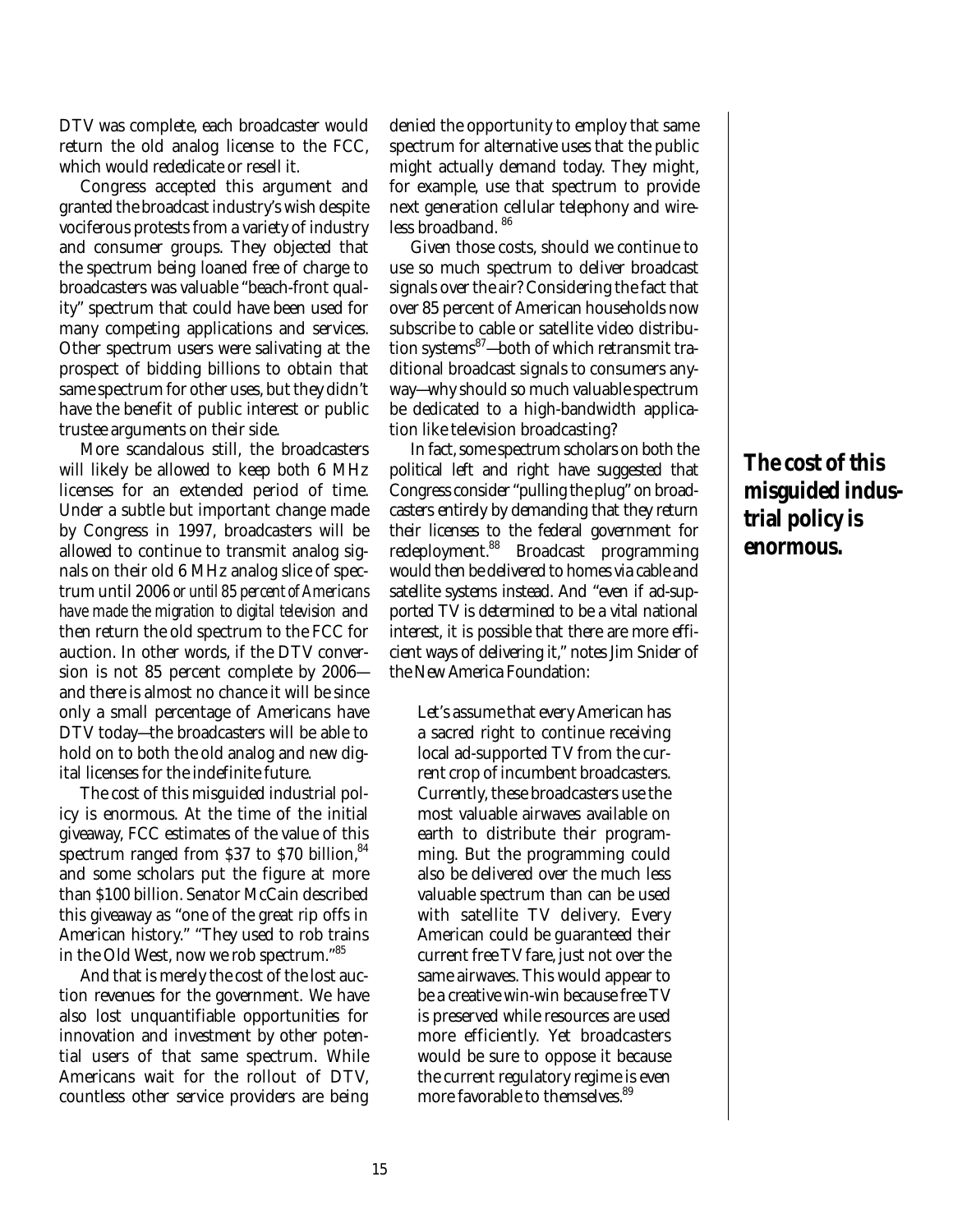Political and legal obstacles notwithstanding, we should ask how long Americans will be forced to prop up the old system of OTA broadcasting. As noted, 85 percent of Americans subscribe to cable or satellite today. At what point would policymakers be willing to pull the plug on the old OTA broadcasting system? When 90 percent of the public opts for cable and satellite? Ninetyfive percent? Ninety-nine percent? Stated differently, if only a very small percentage of Americans continued to receive their video programming through OTA broadcasts—say 1 to 5 percent—would that justify the continuation of a 70-year industrial policy that grants broadcasters special favors and treatment at the expense of others while preventing others from using a portion of this massive chunk of prime spectrum?

Ironically, Norm Ornstein, a resident scholar at the American Enterprise Institute and one of the chief architects of the free airtime proposal, makes this point succinctly: "Over-the-air broadcasting is a dinosaur. It's not going to last very long."90 If that is true, why support additional public interest mandates like the free airtime requirement? Why not completely clear the broadcast band and rededicate it to alternative services the public legitimately demands? The quasi–property claims of broadcasters to spectrum will derail any effort by Congress or the FCC to confiscate and rededicate their spectrum to alternative uses. Yet policymakers can encourage broadcasters to vacate their spectrum.<sup>91</sup>

If the broadcast spectrum could be sold for alternative uses it would have two important implications. First, the spectrum could be purchased by alternative owners who wish to deploy innovative new services that the public demands. Second, the substantial revenues generated by the sale of the OTA broadcast spectrum could be used to compensate the broadcasters for vacating the spectrum. Broadcasters should be given a substantial portion of the auction revenues some would argue *all* of the revenues—to encourage them to go along with the plan.

If the government does keep a portion of

the auction revenues, they should be used to fund a temporary universal service scheme for the remaining 1 to 5 percent of lowincome households who rely on OTA broadcast signals. A small, means-tested, one-time voucher could be given to the neediest households who still rely on traditional analog OTA signals to purchase a converter box to receive signals from alternative sources in the future. While no American is entitled to free television services, the leading argument against ending OTA broadcast television will be that some households cannot afford cable or satellite. Using auction proceeds to help fund the consumer transition from OTA to alternative distribution channels would preemptively undercut such arguments.

If the entire OTA broadcast spectrum were sold off, it would likely fetch significant sums at auction. In a speech before the National Association of Broadcasters in March 2001, Tom Wolzien, senior media analyst for Bernstein Research, used recent cellular auction results to estimate the potential value of the roughly 400 megahertz of spectrum occupied by the broadcast sector. Wolzien concluded: "The theoretical value is an astounding \$367 billion dollars a third of a trillion dollars. To put this number in some sort of context, the entire television station industry is worth about \$100 billion in enterprise value, around a third of the total theoretical value of the bandwidth the stations occupy."<sup>92</sup>

Broadcasters might still argue that the spectrum status quo will enable them to compete on even terms in the new video marketplace against the likes of cable and satellite service providers. In other words, because they will be able to use their spectrum capacity to multicast a broader array of programs and services to the public, it would be a mistake to force them to return any of it to the FCC. But this argument is also flawed, as Glen O. Robinson of the University of Virginia explains:

When it comes to multicasting, conventional broadcasters are and will

**We should ask how long Americans will be forced to prop up the old system of OTA broadcasting.**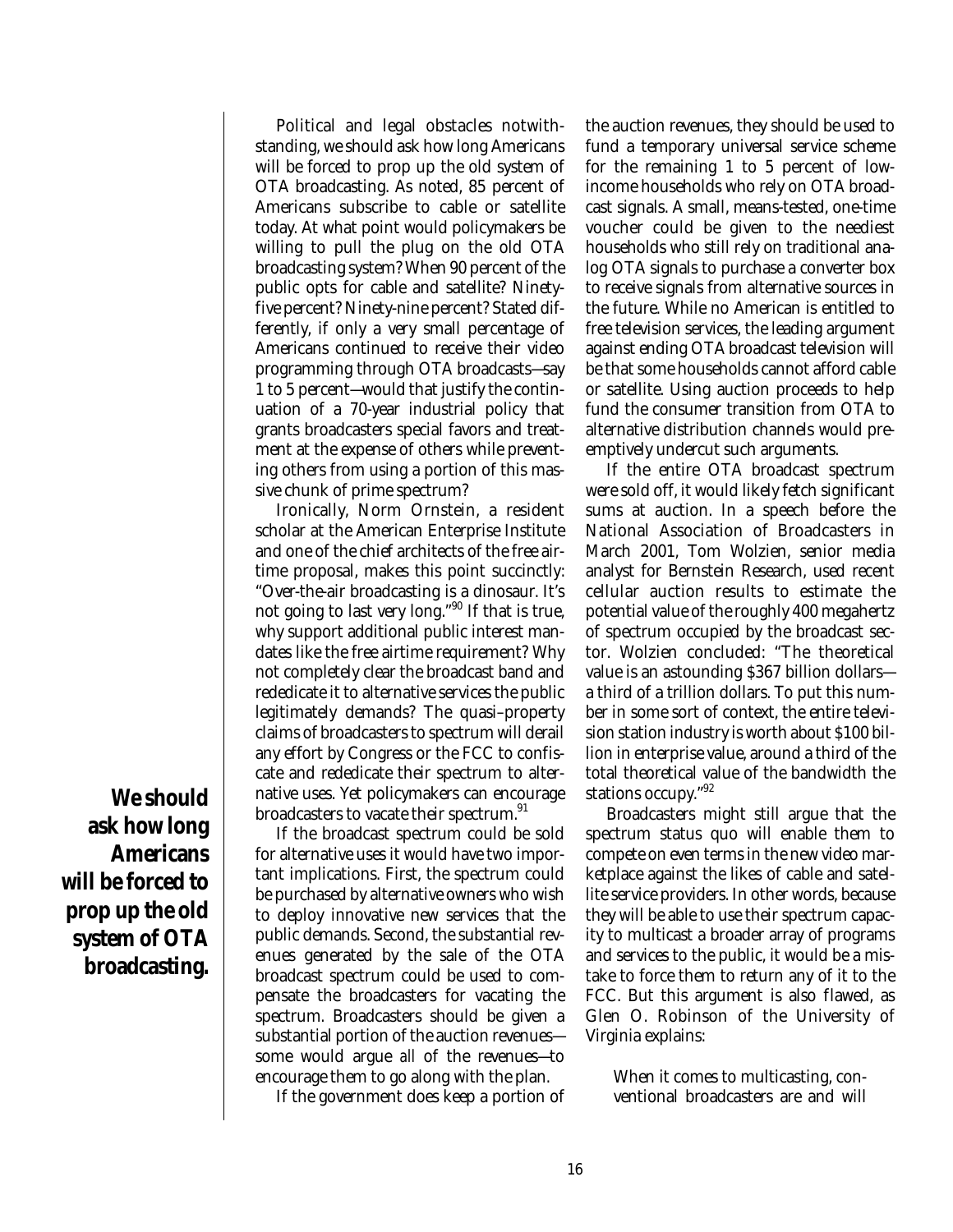remain hopelessly out-channeled. The only way that conventional broadcasting can "compete" with true broadband media is with the aid of government mandates that incorporate that broadcasting into these competing systems [via must carry mandates on cable and satellite]. Unfortunately, Congress, the FCC, and the broadcast industry are still too much in thrall to the ideology of public interest to perceive the reality of public benefits and costs entailed in clinging to this outmoded form of electronic delivery. In the interest of preserving broadcasting—local terrestrial broadcasting—we will have to settle for a distinctly second-best arrangement of property rights for the radio spectrum for some time yet to come. $9$ 

Robinson concludes, therefore, that, "If one asks why television should be delivered by a broadcast medium, the only apparent answer is that for 70 years Congress and the FCC have believed that some special public interest inheres in this medium. As a result, broadcast spectrum rights will continue to be the premier example of inefficiency from an incompletely specified property right."<sup>94</sup>

In summary, by skillfully employing public interest rationales, the broadcast industry has been able to coax policymakers into granting them special favors at the expense of consumers and other industries. The HDTV transition gave the broadcast industry a new lease on life and helped it secure the rights to a significant swath of spectrum that could have been put to competing uses by other industries.<sup>95</sup>

Yet, as we have seen, the public interest rationale is weak. The costs of continuing OTA broadcasting are substantial, and broadcasters face competition from video providers. The broadcasters should be required to compete in a free spectrum marketplace if they want to remain players in this industry. Such a liberalization would also

prevent policymakers from using the DTV transition as another opportunity to exact special favors or requirements of their own from broadcasters, including free airtime for candidates.

### **Policymakers Benefit from Public Interest Regulation**

Many policymakers continue to prop up public interest notions and regulations in the belief that they are directing the content or character of broadcasting toward a nobler end; a sort of noblesse oblige for the communications age. At times, their rhetoric takes on a fairy-tale quality as lawmakers and regulators speak of the public interest in reverential and fantastic terms, all the while deftly evading any attempt to define the term. For example, while recently testifying before the Senate Commerce Committee, FCC Commissioner Michael Copps paid homage to the public interest standard:

At all times, I strive to maintain my commitment to the public interest. As public servants, we must put the public interest front and center. It is at the core of my own philosophy of government. More germanely, it permeates the statutes which the Commission implements. Indeed, the term "public interest" appears over 110 times in the Communications Act. The public interest is the prism through which we should always look as we make our decisions. My question to visitors to my office who are advocating for specific policy changes is always: how does what you want the Commission to do serve the public interest? It is my lodestar.<sup>96</sup>

Commissioner Copps' public interest "lodestar" is rhetorically pleasing but ultimately provides little practical guidance. Public interest proponents assume that their values or objectives—which, in their opinion, are consistent with the needs and desires of the public—will ultimately triumph within the **The broadcasters should be required to compete in a free spectrum marketplace if they want to remain players in this industry.**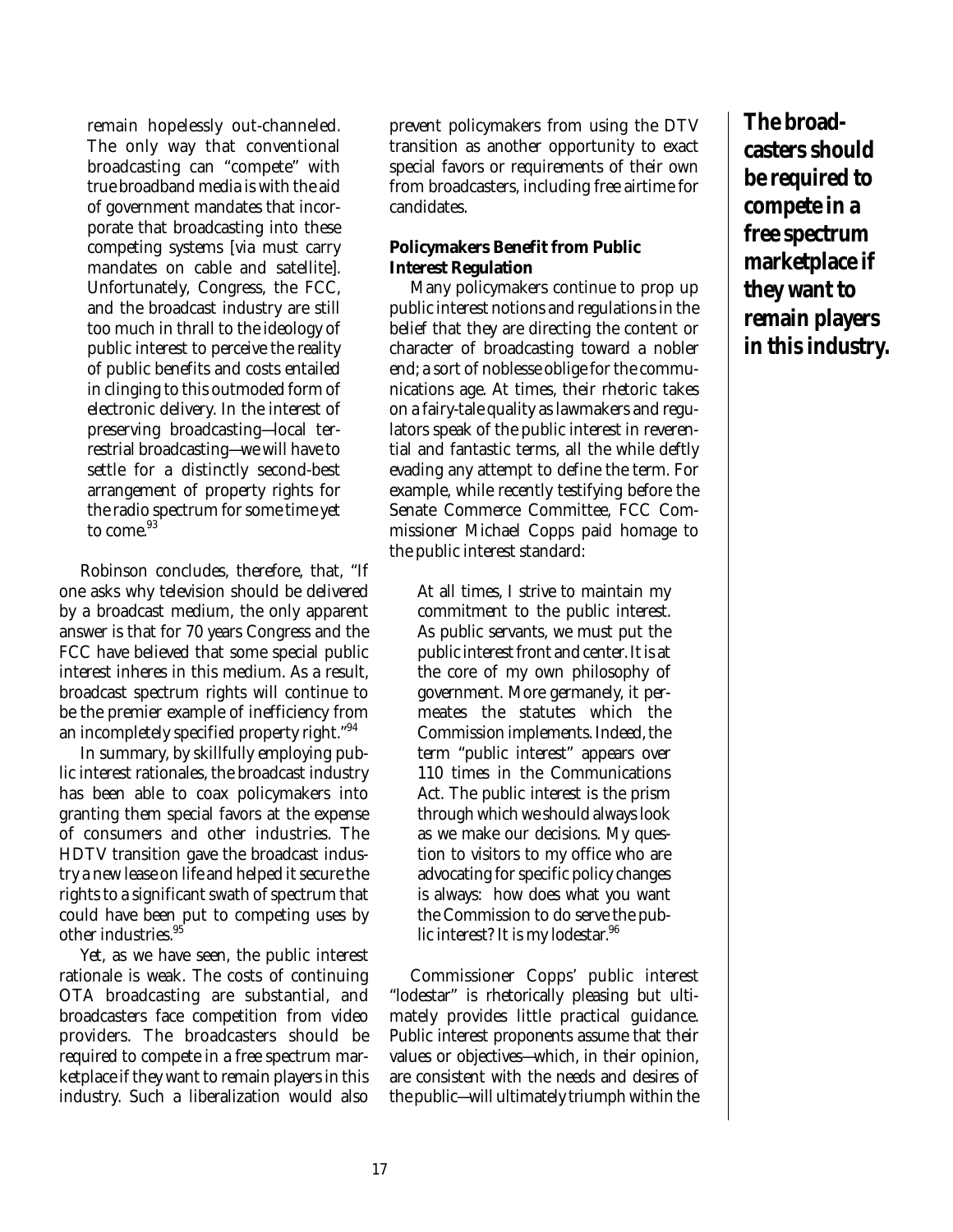**McCain's PCBAIA bill is a threat aimed at returning control over broadcasting to incumbent politicians.**

public policy arena. History shows, instead, that broadcasters have been able to extract and retain substantial ongoing rents from the regulatory process. The "public interest" rationale has merely cloaked the striving for private gain, at the beginning and throughout the history of broadcast regulation.<sup>97</sup>

If solid analysis of the origins of broadcast regulation yields skepticism about claims that regulation is in the "public interest," we might also wonder whether current proposals for mandated political broadcasts serve private agendas. They do. As we have seen, broadcasting regulation was a compromise that served the interests of its two major supporters, the commercial broadcasters and members of Congress. The broadcasters received for free the right to use part of the spectrum and were protected from competition through the licensing process. Politicians had limited, though real, power over the content on the airwaves.

The coalition underlying broadcast regulation has come under strain in recent years. Labor unions, businesses, and interest groups began running hard-hitting television ads attacking incumbent members of Congress. These ads were lucrative for the broadcasters; taken together, campaigns spent at least \$509 million on advertising in the 2000 election cycle.<sup>98</sup> Things looked different from Capitol Hill. The pain inflicted by the ads led to promises from powerful members like Rep. Clay Shaw (R-Fla.) to address the "problem" of soft money ads in the 107th Congress.<sup>99</sup> After some delay, Congress enacted the Bipartisan Campaign Reform Act of 2002, which included a ban on soft money contributions to the political parties and restrictions on the funding of the issue ads that so chagrined Shaw. $100$  By presumably depriving the broadcasters of advertising revenue (as well as ridding themselves of troubling ads), Congress took the first step in sanctioning its erstwhile coalition partners for reneging on the implicit deal underlying broadcast regulation.

The next step in "reform" is "free" airtime. It is a much more radical step than BCRA since "free" airtime constitutes simple expropriation of property the broadcasters have controlled for some years. McCain's PCBAIA bill is a threat aimed at returning control over broadcasting to incumbent politicians.

If the bill passes, broadcasters will be required to devote 12 hours every cycle to election coverage. We should expect that coverage to favor those in power (i.e., members of Congress who passed the mandatory broadcast bill). After all, every broadcaster will be aware that incumbents will be watching the tone and content of the mandatory broadcast hours. Any negative coverage of a member of Congress will invite retribution.

A close look at the qualifications set to receive "free" airtime indicates how "vouchers" favor incumbents. In the House, a candidate must meet three conditions to receive the advertising subsidy:

- 1. Raise at least \$25,000 in contributions from individuals, not counting any amount in excess of \$250 received from any individual.
- 2. Agree not to spend more than \$125,000 in personal or immediate family funds on the House campaign.
- 3. Face at least one opponent who has raised or spent at least \$25,000 on the campaign.

The conditions for Senatorial candidates are similar, though the thresholds are higher, reflecting the larger "districts" they represent.

Once a House candidate has qualified, he or she will receive \$3 in broadcast vouchers for every \$1 they could receive in individual contributions during the election cycle, not counting any amount in excess of \$250 received from any individual. The ceiling on the subsidy is \$375,000. Once again, the rules for Senate candidates are similar, though the subsidy is proportional to the size of the state.<sup>101</sup>

The first condition means a House candidate must raise \$25,000 in small donations to qualify; for example, a Senate candidate in a large state like California must raise more than \$1.25 million in small donations to qualify. Once qualified, the subsidy itself depends on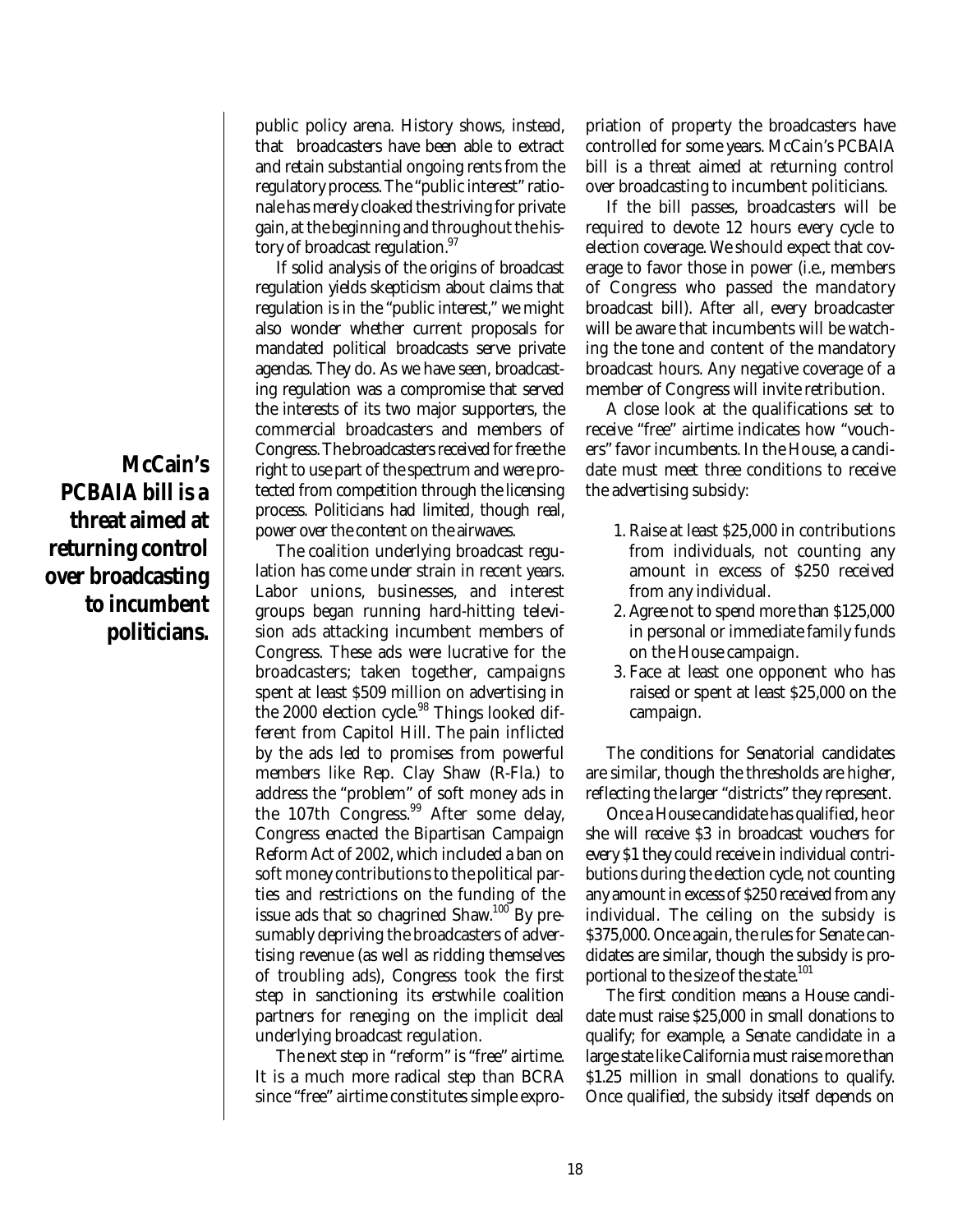raising small donations. The ability to raise money in small donations depends on experience and political organization. Incumbents have both, challengers generally have no existing fundraising mechanism. Although the "free" airtime seems favorable to the small donor, in practice it will favor incumbents who have the organizational ability to raise small donations.102

The second condition improves the chances of incumbents faced with selffinancing challengers. Self-financiers must pay for their own advertising, while the incumbent forces the broadcasters to pay for his or her ads. Improving the position of incumbents relative to self-financing challengers was also a goal of BCRA.<sup>103</sup>

Note also that 87 percent of the voucher fund goes to individual candidates, with the balance going to political parties. This bias against the parties is not surprising: political parties often support challengers to incumbents.<sup>104</sup> Overwhelmingly the candidates receiving free airtime will be incumbent officeholders.

If this bill is so favorable to incumbents, why has Rep. Billy Tauzin, the chairman of the House Energy and Commerce committee, judged it "dead on arrival" at Capitol Hill?<sup>105</sup> Tauzin's judgment may be a prediction about the lobbying influence of the broadcasting industry, or he may be indicating that the bill is not yet sweet enough for the taste of incumbents. The bill does hold some small possibility that rare challengers with sufficient organizational resources will receive some vouchers. The bill might find a congressional majority if the qualifications for receiving subsidies were made more stringent and thus more favorable to incumbents. That change might well happen during the legislative process. After all, Senator McCain's proposal is the opening bid, not the final word, on free airtime.

McCain's bill may not need to pass in order to accomplish its aims. The purpose of the free airtime bill may be to threaten the broadcasters with spectrum expropriation as a way to get them to "voluntarily" refuse to run the attack ads that have so troubled members of

Congress. In the 2002 election, several TV stations refused to run certain ads, citing the risk of lawsuits.106 It might well occur to more than a few broadcasters that refusing such ads (or forcing the ads to be "more civil") would be a good way to avoid McCain's attempt to expropriate their property.

Finally, we should keep in mind that the PCBAIA is a hidden form of taxpayer financing of political campaigns. Americans do not favor funding political campaigns, and Congress would be unlikely to use general tax revenues to purchase ads for candidates and parties.<sup>107</sup> One way around that constraint might be to force an unpopular group to fund the ads. The "voucher" system in the bill apparently seeks to force the owners of broadcasting companies to pay for election advertising. The broadcasters in turn might raise the cost of all advertising to make up for the lost revenues mandated by the PCBAIA. When the price of ads rise, however, candidates tend turn to direct mail.<sup>108</sup> This "substitution effect" may mean that the cost of the mandate will be partially absorbed by the broadcasters. Some of that cost, however, will be passed along in higher ad rates and in turn to consumers. Consumers, shareholders, and advertisers—the public—will indeed fund the PCBAIA's mandates. For that reason, the ironically named "free" airtime should be seen as public financing of campaign ads.

### **Conclusion: Who Should Define "The Public Interest" Anyway?**

Although the broadcast industry and politicians have their own self-interested motivations for propping up a public interest regulatory regime, a closer inspection shows that consumers or the viewing public have very little to say about that regime and have not benefited from Washington-led, top-down interpretations of what supposedly lies in "the public interest."

Paul Taylor and Norman Ornstein argue: "If [the public] did decide to examine the relationship between broadcasters and the **The ironically named "free" airtime should be seen as public financing of campaign ads.**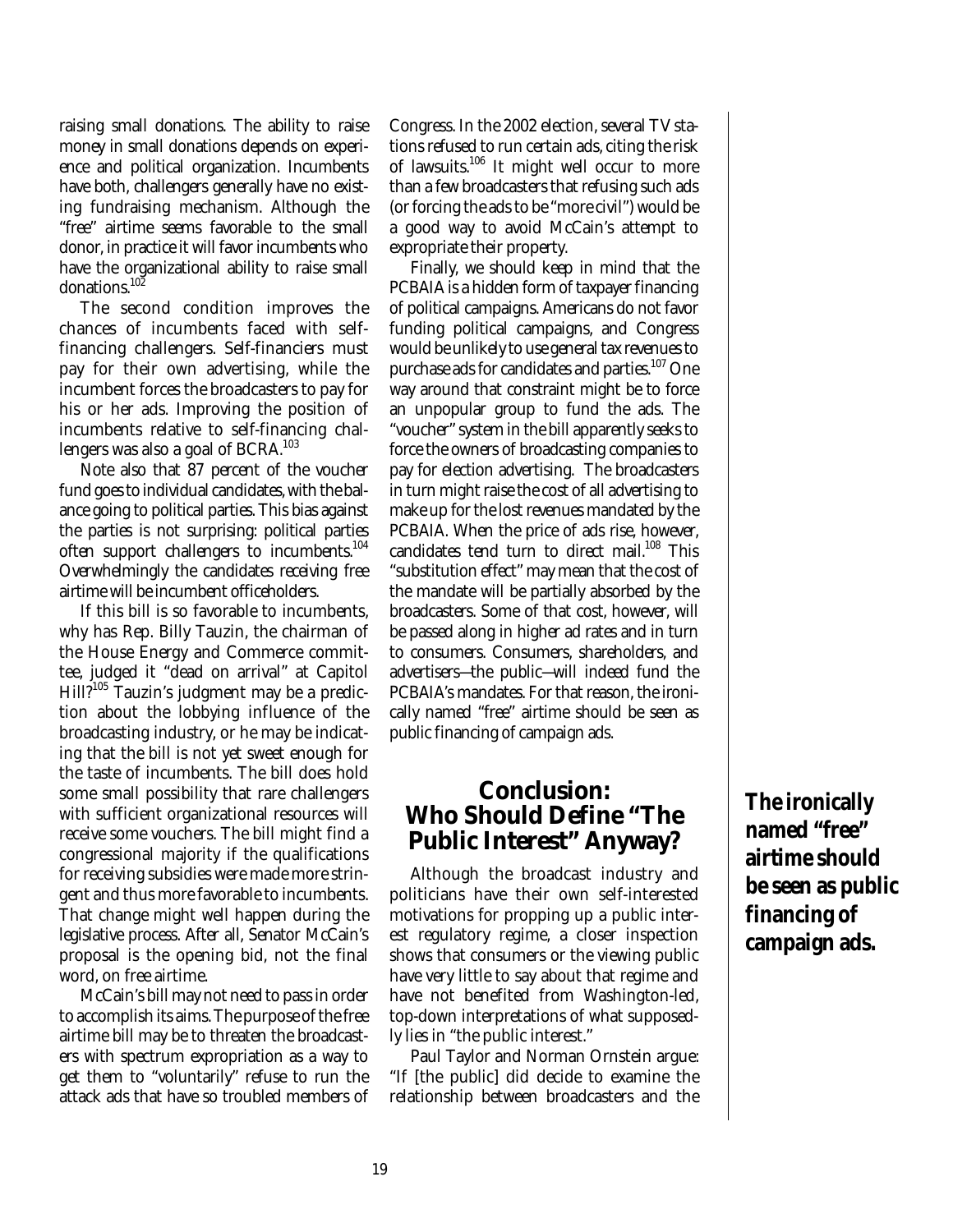**Broadcast commercial television in America** *does* **reflect what the public really wants to see and hear.** 

public interest, they would find a fascinating history with at best a mixed record when matching the *intent of policymakers* and the reality of broadcasting."109 In that statement, they are essentially making the best argument against their own proposal by noting that the public interest has been primarily based on what policymakers—legislators in Congress and regulators at the FCC believed was truly in the public's best interest. Taylor and Ornstein, like so many before them, imagine that a politically defined public interest standard represents a suitable proxy for what the public really desires. But is that really the case?

"In democracies, there is no universal 'public interest.' Rather, there are numerous and changing 'interested publics,'" argues Benjamin Compaine of MIT's Internet and Telecoms Convergence Consortium.110 The viewing public is likely to have a broad array of interests and desires that cannot be adequately gauged by what five FCC commissioners believe to be in the public interest. Forty years ago, Ronald Coase argued: "The phrase [public interest] . . . lacks any definite meaning. Furthermore, the many inconsistencies in commission decisions have made it impossible for the phrase to acquire a definite meaning in the process of regulation."111And that is still true today. The public interest standard is not really a "standard" at all since it has no fixed meaning; the definition

of the phrase has shifted with the political winds to suit the whims of those in power at any given time.<sup>112</sup>

While the public has very little say in the politically defined public interest standard, they have made clear what they demand in the actual video programming marketplace. Broadcast commercial television in America *does*reflect what the public really wants to see and hear. Broadcasters know their audience, even though some cultural elitists might not want to acknowledge that fact. Television is probably the most thoroughly surveyed and studied communications and entertainment medium that has ever existed. Viewers are being offered the programming they genuinely desire.

What public interest supporters are perhaps afraid to answer is: Does the public really want to watch more campaign commercials and politically oriented programming and debates, or would they rather tune into a rerun of *American Idol, West Wing, ER,* or *Survivor*? Given the choice, many if not most viewers will opt for what many public interest supporters would consider to be low-brow entertainment offerings over the supposedly culturally enriching programming that policymakers seek to mandate. Supporters of public interest broadcasting will bemoan the lack of civic spirit and claim that this represents the end of democracy as we know it.

### **Table 1 Opinions about Airtime Spent on Political Advertising**

| Airtime Spent on<br><b>Political Advertising</b> | February 2000<br>New Hampshire<br>Primary | March 2000<br><b>Super Tuesday</b><br><b>Primaries</b> | October 2002<br>General Primary |
|--------------------------------------------------|-------------------------------------------|--------------------------------------------------------|---------------------------------|
| About the right                                  |                                           |                                                        |                                 |
| amount of time                                   | 50                                        | 39                                                     | 40                              |
| Too much time                                    | 37                                        | 46                                                     | 43                              |
| Too little time                                  | 6                                         | 7                                                      | 15                              |
| No answer                                        |                                           |                                                        |                                 |

Source: Wirthlin Worldwide polls on behalf of the Nationa Association of Broadcasters and the Radio–Television News Directors Association.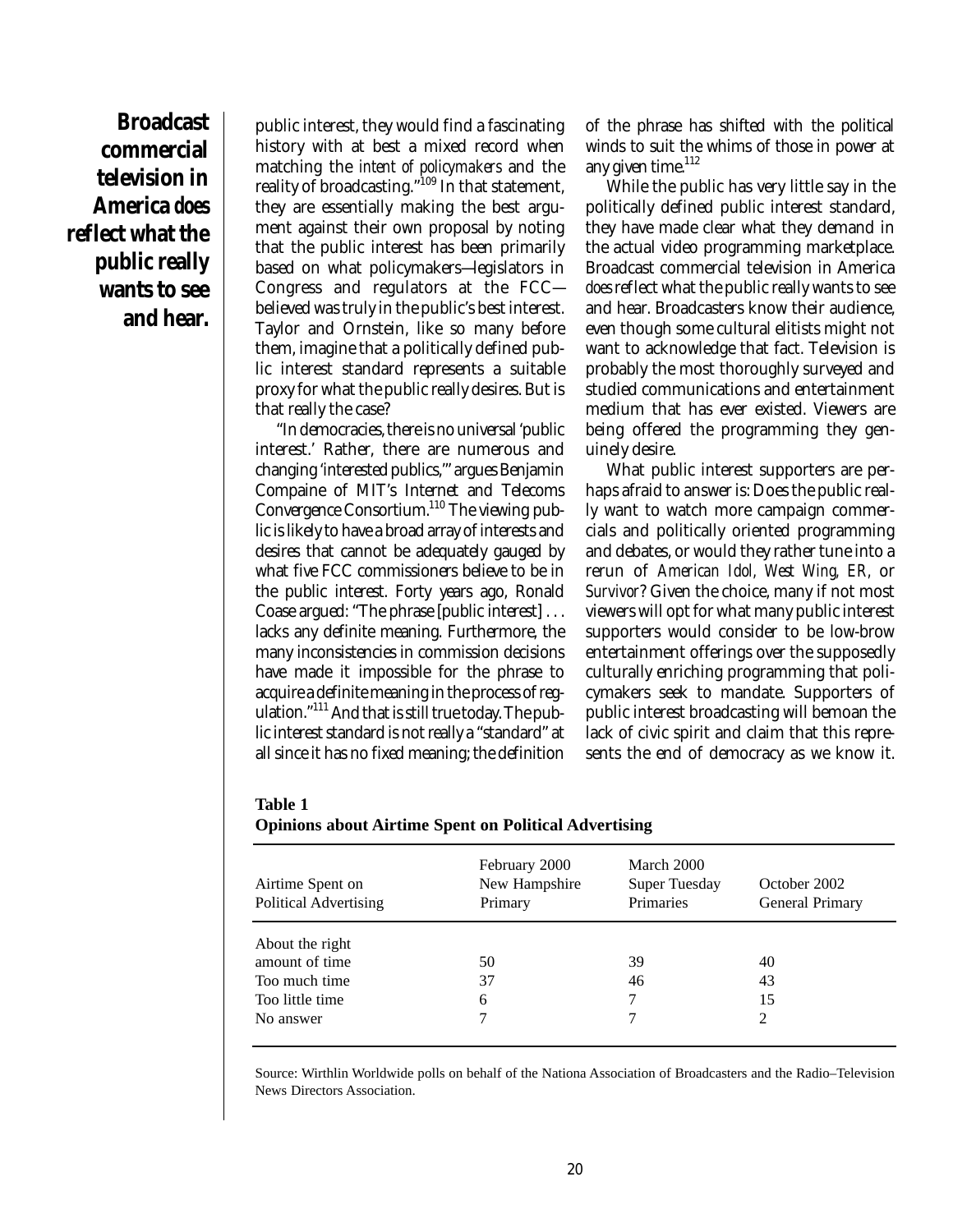Yet, the choice may be a rational reaction by a citizenry that is simply tired of cliché-ridden political advertising or campaign debates that feature a tiresome series of pre-packaged one-liners and sound bites. "The notion that Americans are starving for more exposure to politics is cockeyed," argues *Boston Globe* columnist Jeff Jacoby. "Americans have never been less interested in campaigns and elections. The more they see and hear of political candidates, the more their interest wanes. And yet some people are convinced Americans would be better off if only there were more politics on TV."113

Three public opinion polls recently asked voters: "How do you feel about the amount of time broadcast TV and radio stations spend reporting on political campaigns, debates, and the issues? Is it too little time, too much time, or about the right time?" As Table 1 reveals, voters overwhelmingly responded that broadcasters provided "about the right amount" or "too much" campaign coverage during both election cycles. On average, 42 percent of voters thought broadcasters provided "too much" campaign coverage; only 9 percent thought there was "too little" coverage. Given such results, it would be difficult for supporters of the PCBAIA to claim that the public was clamoring for more political advertising of election coverage.

In conclusion, given the clear preferences of the public, the case for mandated airtime for political campaigns makes even less sense. Moreover, spectrum is no scarcer than any other resource on Earth, and broadcast spectrum is only scarce in that the government has artificially limited market opportunities through rigid regulatory policies. In an age of abundant information choices and a growing variety of communications media, special treatment of the broadcasting industry is no longer warranted. Finally, the so-called public interest obligations imposed on broadcasters in return for their zero-cost access to the spectrum resource have been an elegant fairy tale; the obligations have done little to benefit the public but have offered broadcasters and politicians significant benefits.

### **Notes**

1. Quoted in "McCain-Feingold, RIP," *Wall Street Journal,* December 4, 2002, p. A18.

2. See Laurence Winer, "The Constitutional Case against Free Airtime," Cato Institute Policy Analysis, forthcoming.

3. This discussion of the Political Campaign Broadcast Activity Improvements Act depends on the summary of the bill found at Alliance for Better Campaigns, "Free Airtime Campaign," http://bettercampaigns.org/docs/index.php?Doc ID=36.

4. The bill summary says of the 12 hours, "Half these segments must air between 5 p.m. and 11:35 p.m., and no segment that airs between midnight to 6 a.m. will count toward meeting this requirement." Ibid.

5. Minor parties "qualify for a proportionate share of party vouchers once they field candidates in at least 22 U.S. House races or 5 U.S. Senate races, and once these candidates have been certified as eligible to receive candidate vouchers. Once a 'minor party' fields candidates in at least 218 House races or 17 U.S. Senate races and those candidates meet qualifications to receive vouchers, the party is entitled to receive a full major party share of vouchers in that election cycle." "Free Airtime Campaign," In 2002, one minor party, the Greens, would have qualified a "proportionate share" while another, the Libertarian Party, would have qualified for a "full party share." Another "major minor" party, the Reform Party, would have not qualified for any subsidy.

6. As is now the case, the broadcasters would have limited editorial control over the content of these ads. However, managers of television stations have become more cautious about defamation of character in political spots leading them to pull some ads in the 2002 election. See Amy Gardner, "TV Stations Referee Campaign Ad," *Charlotte News Observer,* October 10, 2002.

7. Such arguments have been advanced for some time. For a survey of those arguments, see Frank Sorauf, *Money in American Elections* (Glenview, Ill.: Scott, Foresman, 1988), pp. 341–44.

8. Paul Taylor, "The Case for Free Air Time," p. 2, http://freeairtime.org/reports/display.php?PageI  $D = 82.$ 

9. Ibid.

<sup>10.</sup> Stephen Ansolabehere, Alan S. Gerber, and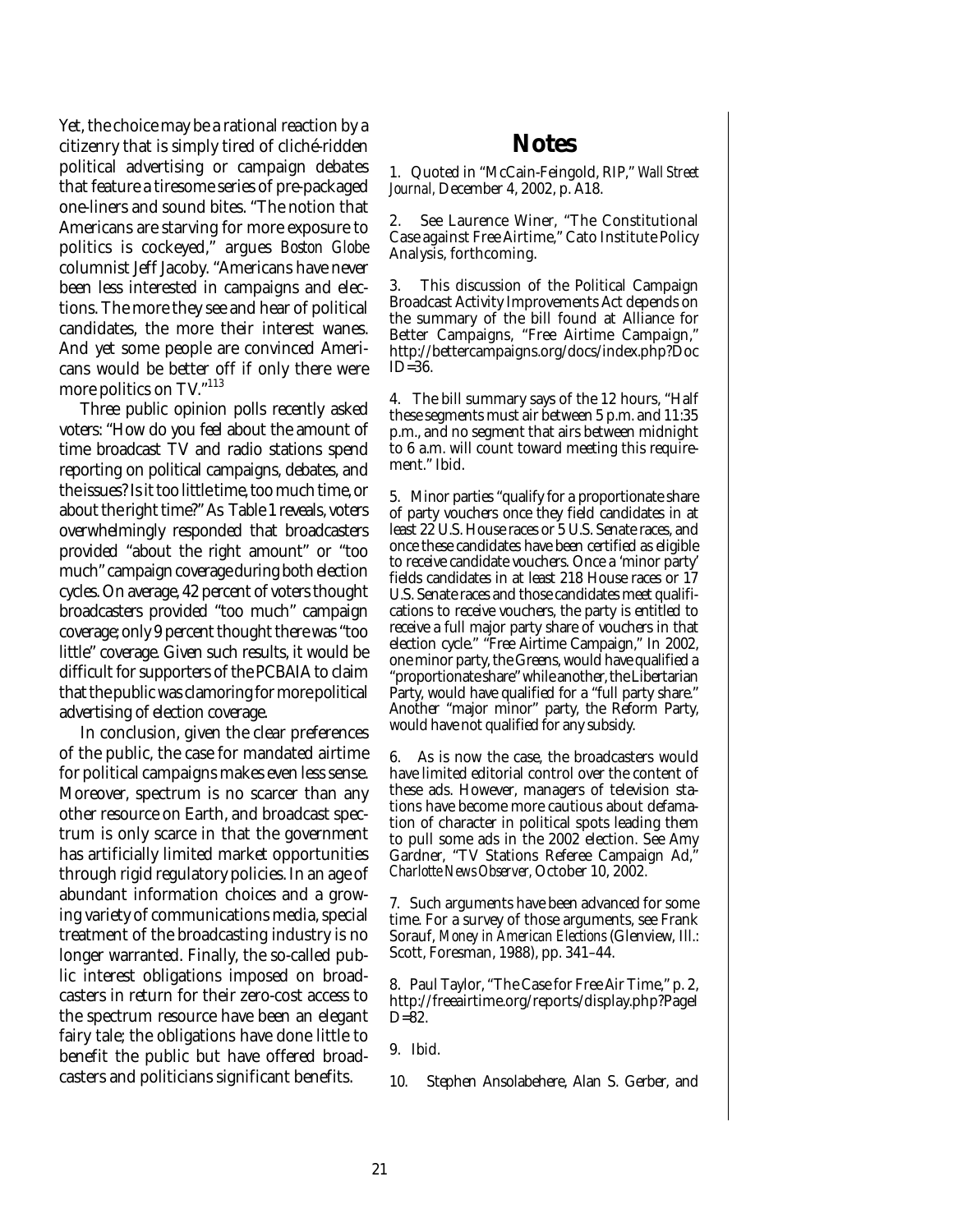James M. Snyder Jr., "Does TV Advertising Explain the Rise of Campaign Spending? A Study of Campaign Spending and Broadcast Advertising Price in U.S. House Elections in the 1990s and the 1970s," October 2001, pp. 13–21, http://econwww.mit. edu/faculty/snyder/ papers.htm.

11. Stephen Ansolabehere, John de Figueiredo, and James M. Snyder Jr., "Why Is There So Little Money in U.S. Politics?" *Journal of Economic Perspectives* 17 (Winter 2003):115–117. Emphasis added.

12. David Primo, "Public Opinion and Campaign Finance: A Skeptical Look at Senator McCain's Claims," Cato Briefing Paper no. 60, January 31, 2001.

13. The correlation coefficient is .0072. Data on average House and Senate spending taken from Vital Statistics on Congress, www.cfinst.org/studies/vital/3-5.htm (for the Senate), http://www. cfinst.org/studies/vital/3-2.htm (for the House). The source for turnout data is Michael McDonald of George Mason University, http:// elections.gmu.edu/voter\_turnout.htm.

14. See Michael MacDonald and Samuel Popkin, "The Myth of the Vanishing Voter," *American Political Science Review* 95, no. 4 (2001): 963–74.

15. Paul Taylor points out that Congress did successfully impose limits on campaign spending on "communications media" for the 1972 election (they were later struck down in *Buckley v. Valeo*). The 1972 election saw a 5 percent drop in eligible voter turnout compared to 1968. See Taylor, Appendix 1, p. 26.

16. In the 2002 mid-term elections, 98.4 percent of House incumbents who ran were reelected. In the 48 open seats at stake, 14 losing candidates received more than 45 percent of the total vote. Another 11 losers received between 40 and 45 percent of the total vote. Even in open seats only about half of the races could be called mildly competitive. (Author's calculations based on data drawn from election results posted on CNN.com and MSNBC.com).

17. This finding, however, was statistically indistinguishable from zero. Ansolabehere, Gerber, and Snyder, p. 22.

18. Ibid.

19. Taylor, p. 10.

20. Ibid., p. 11.

21. Ibid., p. 13.

22. Supporters of the proposal summarize "can-

didate- and issue-centered programming" in this way: "Within these guidelines, stations will retain complete editorial control over the segments that make up the two hours per week of programming. Stations will decide, for example, the placement and duration of each segment, the number of segments, and the mix of local, state and federal races covered in the segments," http://bettercampaigns.org/docs/index.php?DocID=36.

23. Two classic studies are Angus Campbell, Philip E. Converse, Warren E. Miller, and Donald E. Stokes, *The American Voter* (New York: Wiley and Sons, 1960), and Philip E. Converse, "The Nature of Belief Systems in Mass Publics" in *Ideology and Discontent,* ed. David Apter (New York: Free Press, 1964).

24. Michael X. Delli Carpini and Scott Keeter, *What Americans Know about Politics and Why It Matters* (New Haven, Conn.: Yale University Press, 1996), p. 133. Emphasis added.

25. Ibid.

26. Political scientists have long known that it is rational to be both ignorant and apathetic about elections. The costs of voting (gaining information, going to the polls) vastly outweigh the benefits (which are dependent on one's vote making a difference, which almost never happens). See Anthony Downs, *An Economic Theory of Democracy* (New York: Harper and Row, 1957), chapter 13.

27. Stephen Ansolabehere, Shanto Iyengar, Adam Simon, and Nicholas Valentino, "Does Attack Advertising Demobilize the Electorate?" *American Political Science Review* 88 (December 1994): 829.

28. Ibid., p. 833. See also Stephen Ansolabehere and Shanto Iyengar, *Going Negative: How Political Advertisements Shrink and Polarize the Electorate* (New York: Free Press, 1995), p. 111, and Stephen D. Ansolabehere, Shanto Iyengar, and Adam Simon, "Replicating Experiments Using Aggregate and Survey Data: The Case of Negative Advertising and Turnout," *American Political Science Review* 93, no. 4 (December 1999): 901–9.

29. Steven E. Finkel and John G. Geer, "A Spot Check: Casting Doubt on the Demobilizing Effect of Attack Advertising" A*merican Journal of Political Science* 42 (April 1998): 577.

30. Paul Freedman and Ken Goldstein, "Measuring Media Exposure and the Effects of Negative Campaign Ads," *American Journal of Political Science* 4 (1999): 1190.

31. Ken Goldstein and Paul Freedman, "Campaign Advertising and Voter Turnout: New Evidence for a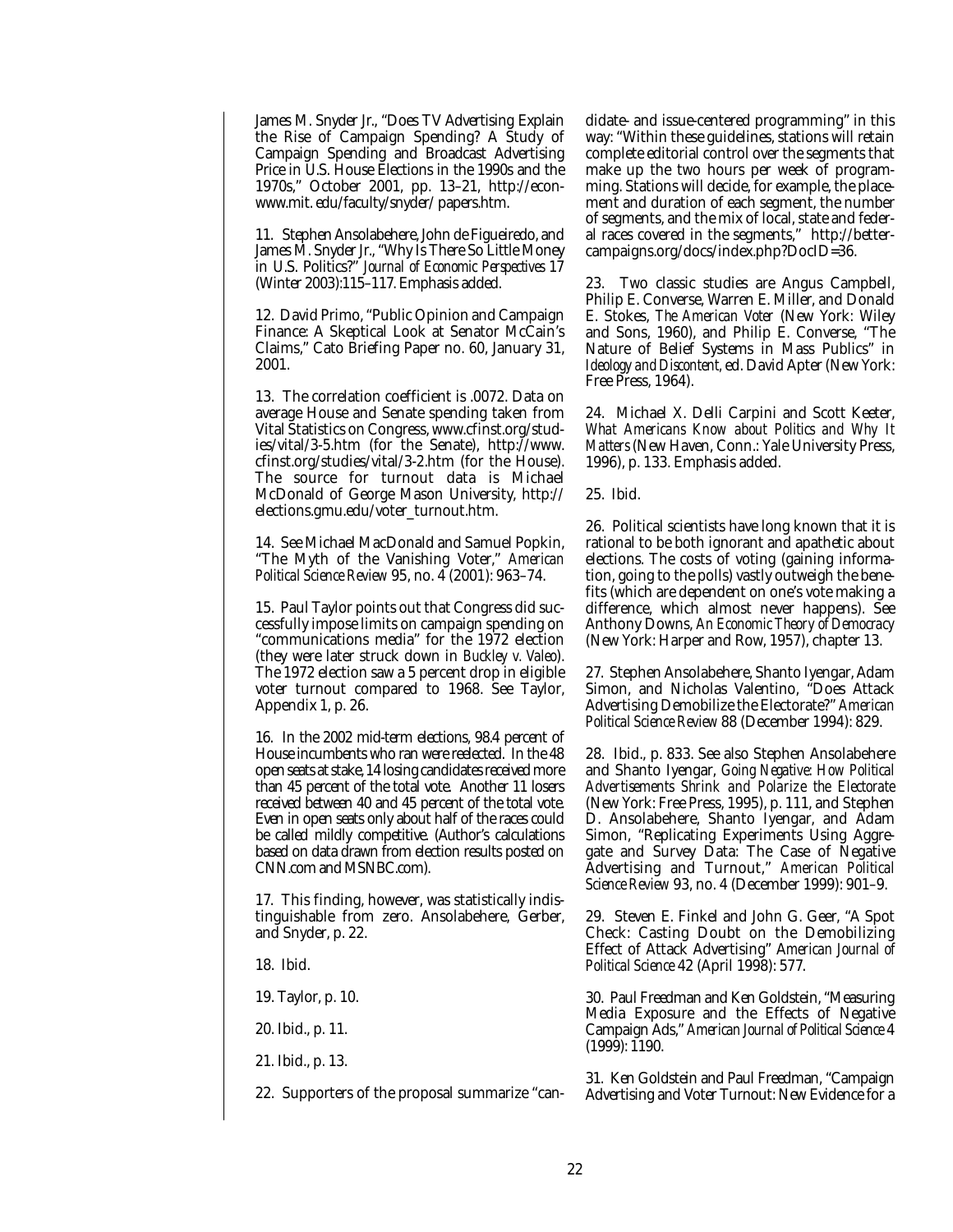Stimulation Effect," *Journal of Politics* 64 (August 2002): 722.

32. Richard Lau, Lee Sigelman, Caroline Heldman, and Paul Babbit, "The Effects of Negative Political Advertisements: A Meta-Analytic Assessment," *American Political Science Review* 93 (December 1999): 856–58. See also Gene V. Glass, "Primary, Secondary, and Meta-analysis of Research," *Educational Researcher* 5 (1976): 3. "Meta-analysis refers to the analysis of analyses . . . the statistical analysis of a large collection of analysis results from individual studies for the purpose of integrating the findings."

33. See Freedman and Goldstein, pp. 1198–2000, and Finkel and Geer, p. 587.

34. Goldstein and Freedman, pp. 733–34.

35. John R. Hibbing and Elizabeth Theiss-Morse, *Stealth Democracy: Americans' Beliefs about How Government Should Work* (New York: Cambridge University Press, 2002), Parts I and II.

36. That fact has been recognized for many years. A proposal to regulate newspapers in the way broadcasters have been regulated "would, of course, be rejected out of hand as inconsistent with the doctrine of freedom of the press." See Ronald H. Coase, "The Federal Communications Commission," *Journal of Law and Economics* 2 (October 1959): p. 7.

37. See Taylor, Appendix 1.

38. Lawrence Gasman, *Telecompetition: The Free Market Road to the Information Highway* (Washington: Cato Institute, 1994), p. 67. See also Howard A. Shelanski and Peter W. Huber, "Administrative Creation of Property Rights to Radio Spectrum," *Journal of Law and Economics* 41 (October 1998): 584. "There is no such thing as 'spectrum' out there, any more than there was 'ether' to be bottled up by the Commission or anyone else. 'Spectrum' is composed entirely of the engineering characteristics of transmitters and receivers. Those characteristics are defined, in turn, by power, sensitivity, and modulation parameters in a fuzzy and permeable zone of space."

39. For an excellent introduction to radio spectrum engineering basics, see Marshall Brain, "How the Radio Spectrum Works," www/howstuffworks. com/radio-spectrum.htm, and "How Television Works," www.howstuffworks.com/tv.htm.

40. Jora R. Minasian, "Property Rights in Radiation: An Alternative Approach to Radio Frequency Allocation," J*ournal of Law and Economics* 18, no. 1 (April 1975): 221.

41. Coase, p. 14.

42. Thomas W. Hazlett, "The Rationality of U.S. Regulation of the Broadcast Spectrum," *Journal of Law and Economics* 33 (April 1990): 145.

43. Jora R. Minasian, "The Political Economy of Broadcasting in the 1920's," *Journal of Law and Economics* 12, no. 2 (October 1969): 394.

44. Hazlett, "The Rationality of U.S. Regulation of the Broadcast Spectrum," pp. 133–75.

45. Ibid., p. 149.

46. That should not be surprising. See Alfred E. Kahn, *The Economics of Regulation: Principles and Institutions* (Cambridge, Mass.: The MIT Press, 1971), p. 46. "Responsible for the continued provision and improvement of service, [the regulatory commission] comes increasingly and understandably to identify the interest of the public with that of the existing companies on whom it must rely to deliver goods." Kahn goes on to note: "When a commission is responsible for the performance of an industry, it is under never completely escapable pressure to protect the health of the companies it regulates, to assure a desirable performance by relying on those monopolistic chosen instruments and its own controls rather than on the unplanned and unplannable forces of competition."

47. Hazlett, "The Rationality of U.S. Regulation of the Broadcast Spectrum," p. 154.

48. Quoted in ibid., p. 157–58.

49. Many decades later the National Telecom-munications and Information Administration assumed responsibility for the management and allocation of all spectrum utilized by the federal government.

50. Gerald R. Faulhaber and David J. Farber, "Spectrum Management: Property Rights, Markets, and the Commons," AEI-Brookings Joint Center for Regulatory Studies Working Paper no. 02-12, December 2002, p. 6. See also Lawrence J. White, "Spectrum for Sale," *Milken Institute Review,* 2nd Quarter, 2001, p. 31: "Unfortunately, spectrum use is mired in layers of federal regulation, whose consequences sometimes make the former Soviet Union's Ministry of Agriculture and Pencil Erasers look like a paragon of efficiency and good sense."

51. Federal Communications Commission, *Spectrum Policy Task Force Report,* ET Docket No. 02-135, November 2002, p. 11, http://hraunfoss.fcc.gov/ edocs\_public/attachmatch/DOC-228542A1.pdf

52. Ibid., p. 3.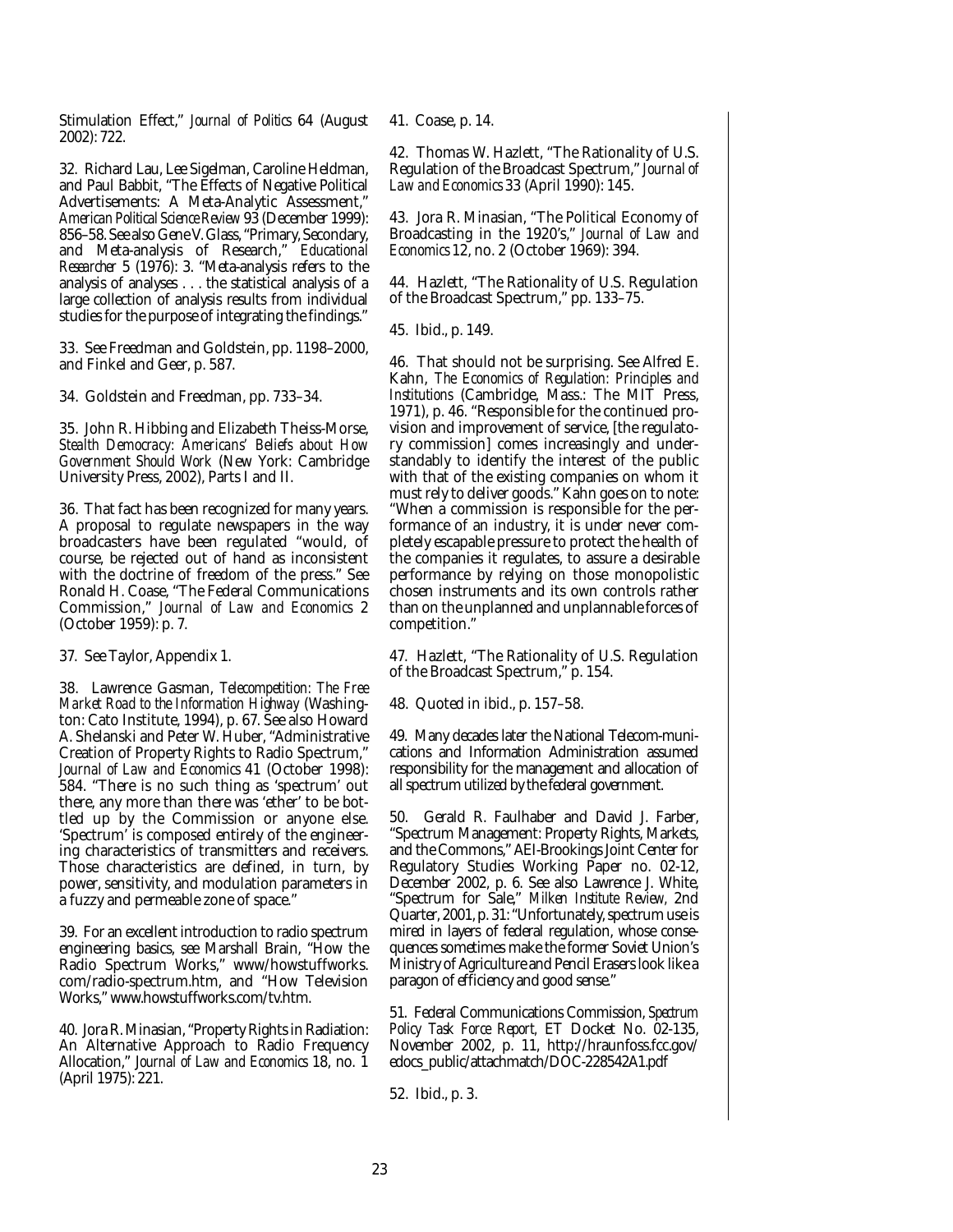53. See Adam D. Thierer, "Three Cheers for the FCC Spectrum Task Force Report," Cato Institute *TechKnowledge* no. 44, November 21, 2002, www.cato.org/tech/tk/021121-tk.html

54. The task force probably felt that such a recommendation was too politically impractical at this juncture given the public interest ethos that still surrounds discussion of broadcast industry regulation.

55. Shelanski and Huber, p. 581.

56. Moreover, Congress and the FCC came to realize that there were sound public interest reasons to rubber stamp license renewal for incumbents. As T. Barton Carter, Juliet Lushbough Dee, and Harvey L. Zuckman note, "There is a significant public interest component in stability because unless licensees can be reasonably assured that their heavy investment will not be rendered valueless at the end of the license term; they might not make a long-term investment in public service programming. Rather, they will operate the station solely to maximize short-term profit." T. Barton Carter, Juliet Lushbough Dee, and Harvey L. Zuckman, *Mass Communications Law* (St. Paul, Minn.: West Group, 2000), p. 450.

57. As Ayn Rand argued, "If you want to make a 'limited' resource available to the whole people, make it private property and throw it on a free, open market." Ayn Rand, " The Property Status of the Airwaves," *Capitalism: The Unknown Ideal* (Signet: New York, 1964), p. 124.

58. *NBC v. United States,* 319 U.S. 190 (1943).

59. *Red Lion Broadcasting Co. v. FCC,* 395 U.S. 367 (1969).

60. See *Telecommunication Research and Action Center v. FCC,* 801 F.2d 501, 508 (D.C. Cir. 1986). In overturning the FCC's "Fairness Doctrine" then-Judge Robert Bork argued that, "All economic goods are scarce . . . Since scarcity is a universal fact, it can hardly explain regulation in one context and not another. The attempt to use a universal fact as a distinguishing characteristic leads to analytical confusion."

61. Benjamin M. Compaine, "Distinguishing between Concentration and Competition," in ed. Benjamin M. Compaine and Douglas Gomery, *Who Owns the Media? Competition and Concentration in the Mass Media Industry* (Mahwah, N.J.: Lawrence Erlbaum Associations, 2000), p. 557.

62. "Frequencies are divisible (or expandable) in ways that [physical goods] are not. The spectrum can be mined more intensively, using less separation between frequencies with more (or higher quality) broadcast transmitters and better receivers, or more extensively, deploying more sophisticated sending and receiving equipment so as to exploit progressively higher and lower wavelengths." Thomas W. Hazlett, "Physical Scarcity, Rent Seeking, and the First Amendment," *Columbia Law Review* 97, no. 4 (May 1997): 926, www.aei.org/ra/rahazl7.pdf.

63. Ithiel de Sola Pool, *Technologies of Freedom* (Cambridge, Mass: Harvard University Press, 1983), p. 141. "Clearly it was policy, not physics, that led to the scarcity of frequencies. Those who believed otherwise fell into a simple error in economics," Pool concluded.

64. See William T. Mayton, "The Illegitimacy of the Public Interest Standard at the FCC," *Emory Law Journal* 38 (1989): 719.

65. Jonathan W. Emord, *Freedom, Technology, and the First Amendment* (San Francisco: Pacific Research Institute for Public Policy, 1991), p. 282.

66. Ibid., p. 284.

67. Steve Chapman, "You *Will* Watch the Debates," *Chicago Tribune,* October 15, 2000, p. 19.

68. Thomas W. Hazlett, "The Rationality of U.S. Regulation of the Broadcast Spectrum," pp. 137–38.

69. Thomas G. Krattenmaker and Lucas A. Powe, *Regulating Broadcast Programming* (London: MIT Press, 1994), p. 54.

70. Ibid., p. 207.

71. An excellent summary of those public interest requirements can be found in Matthew L. Spitzer, "The Constitutionality of Licensing Broadcasters," *New York University Law Review* 64 (November 1989): 997–1006. The major public interest regulations included: (1) the "Fairness Doctrine," (2) Indecency Rules, (3) children's television requirements, and (4) personal attack and political editorializing rules.

72. *FCC v. Pacifica Foundation,* 438 U.S. 726, 748–49.

73. Mark S. Fowler and Daniel L. Brenner, "A Marketplace Approach to Broadcast Regulation," *Texas Law Review* 60, no. 2 (February 1982): 229.

74. Krattenmaker and Powe, p. 220.

75. See Paul Taylor and Norman Ornstein, "A Broadcast Spectrum Fee for Campaign Finance Reform," New America Foundation, Spectrum Series Working Paper no. 4, June 2002, p. 2: "In the land of free speech, we have permitted a system of 'paid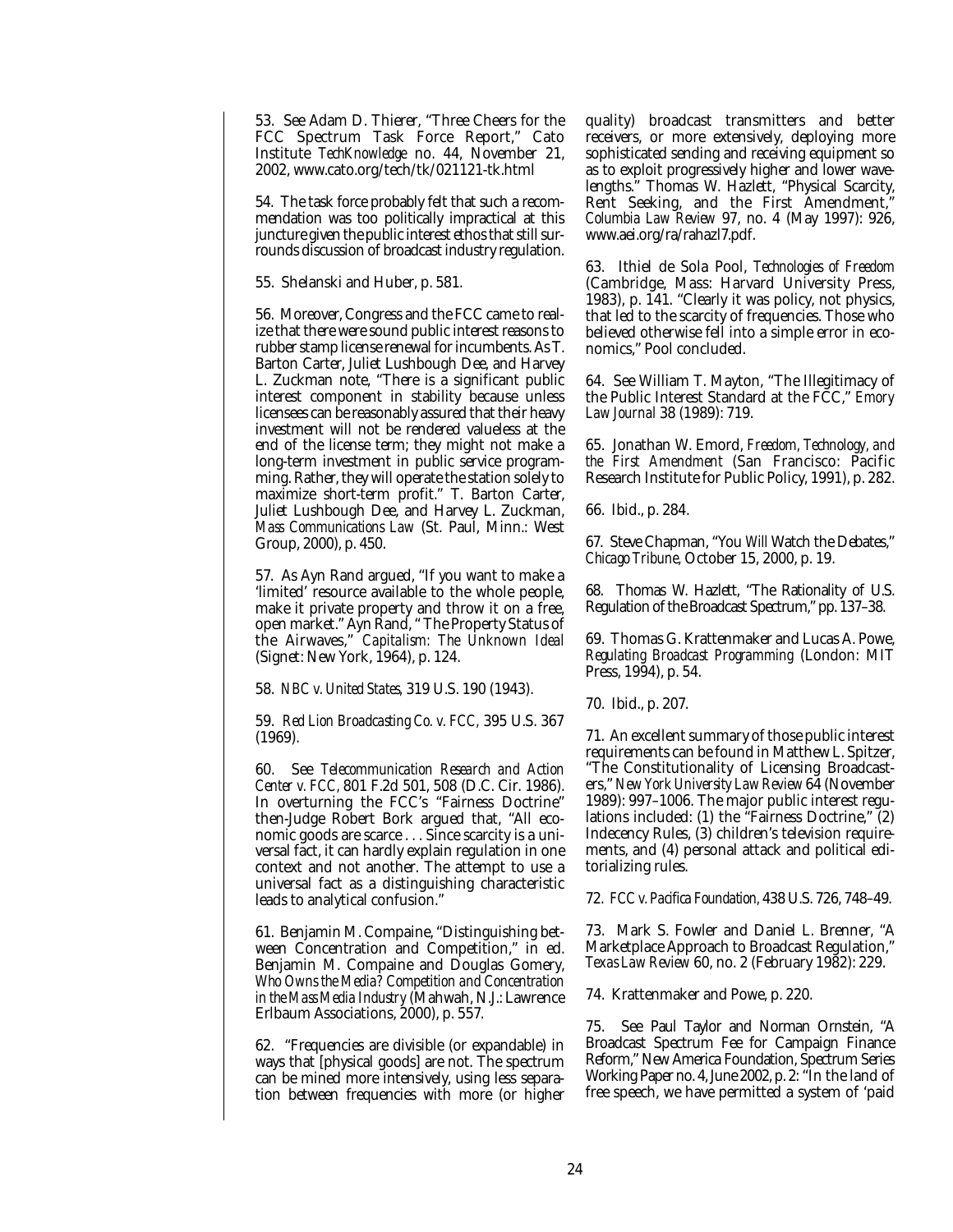speech' to take hold during political campaigns on the closest thing we have to a public square our broadcast airwaves."

76. Ironically, some scholars have recently recommended that the Internet be regulated as a public forum or a commons. See Cass Sunstein, *Republic.com* (Princeton, N.J.: Princeton University Press, 2001).

77. See Robert M. O'Neil, "Broadcasting as a Public Forum," *Rationales and Rationalizations,* ed. Robert Corn-Revere (Washington: The Media Institute, 1997), p. 125: "It seems obvious that a radio or television station, or a cable system or computer bulletin board, bears little resemblance to a park or a street or a civic auditorium. Yet the very fact that broadcast facilities provide vital channels of communications has served to keep the public forum analogy alive in the minds of some observers."

78. See Adam D. Thierer, "Who Will Mind the Children? The Regulation of Children's Programming in the Information Age," in *Speaking Freely, The Public Interest in Unfettered Speech* (Washington: The Media Institute, 1995), pp. 47–66.

79. Henry Geller, "Broadcasting and the Public Trustee Notion: A Failed Promise," *Harvard Journal of Law and Public Policy* 10, no. 1 (Winter 1987): p. 90.

80. See Roger Pilon, "A Modest Proposal on 'Must-Carry,' the 1992 Cable Act, and Regulation Generally: Go Back to Basics," *Hastings Communi-cations and Entertainment Law Journal* 17, no. 1 (Fall 1994): 59.

81. See Thomas W. Hazlett, *"*Digitizing 'Must-Carry' under *Turner Broadcasting v. FCC," Supreme Court Economic Review* 8 (2000): 154, www.manhattan-institute.org/hazlett/rahazl1. pdf.

82. See, for example, Michael Calabrese, "Battle over the Airwaves: Principles for Spectrum Policy Reform," New America Foundation Working Paper, October 2001, pp. 4–7.

83. For additional background see Adam Thierer, "The Digital TV Transition: The Fairy Tale Continues," Cato Institute *TechKnowledge* no. 26, November 9, 2001, www.cato.org/tech/tk/011109-tk.html.

84. Letter from Robert M. Pepper, chief, Federal Communications Commission Office of Plans and Policy, to Sen. Joseph Liberman, September 6, 1995.

85. Quoted in Christopher Stern, "Broadcasters' Promise of a Digital TV Age Has Not Been Met," *Washington Post,* December 17, 2000, p. H1.

86. Adam Thierer, "The HDTV Fiasco Gets Worse: TV Set and Cable Mandates on the Way," Cato Institute *TechKnowledge* no. 39, August 5,

2002, www.cato.org/tech/tk/020805-tk.html. Nonetheless, policymakers, egged on by the broadcast lobby, continue to go to great extremes to try to make the transition work. For example, in August 2002, the FCC mandated that television set manufacturers include digital tuners in all their new sets by 2006 to help speed the transition along even though it will add over \$200 to the cost of each new television. Likewise, Congress was rumored to be considering legislation mandating that cable companies carry all local digital TV broadcast signals on their systems in addition to older analog channels. Under such "dual must-carry" rules, cable operators would be forced to dedicate even more of their capacity to the retransmission of OTA broadcast signals, which would leave even less room for other cable channels or even Internet access.

87. See Federal Communications Commission, *Ninth Annual Report on Competition in Video Markets,* December 31, 2002, p. 75, http://hraunfoss.fcc. gov/edocs\_public/attachmatch/FCC-02-338A1.pdf.

88. See, for example, Thomas W. Hazlett, "The U.S. Digital T.V. Transition: Time to Toss the Negroponte Switch," AEI-Brookings Joint Center for Regulatory Studies, Working Paper 01-15, November 2001; and J. H. Snider, "The Myth of 'Free' TV," New America Foundation, Spectrum Series Working Paper no. 5, June 2002.

89. Snider, p. 26.

90. Quoted in Neil Hickey, "TV's Big Stick," *Columbia Journalism Review,* September/October 2002, p. 53.

91. An interesting incentive plan was recently revealed by two spectrum experts at the FCC. In a new working paper entitled, "A Proposal for a Rapid Transition to Market Allocation of Spectrum," an ingenious scheme to expedite the transition to a spectrum free market was outlined by Evan Kwerel and John Williams of the FCC's Office of Plans and Policy. Kwerel and Williams, who have done pioneering work on spectrum policy at the FCC, propose to exhaustively auction off not only untapped or underutilized spectrum, but also the large swaths of spectrum currently controlled by incumbent licensees. Incumbent holders of spectrum would be given the right to accept the bid price for their spectrum at auction or retain that spectrum and gain full flexibility to use it however they wanted in the future. If incumbent spectrum holders were able to see how much their spectrum could fetch on the open market, many of them might opt to sell off their bandwidth to others who value it more highly. While the OPP report specifically exempted the broadcasters from its recommendations, that judgment was probably based more on practical political concerns than sound economic or engineering con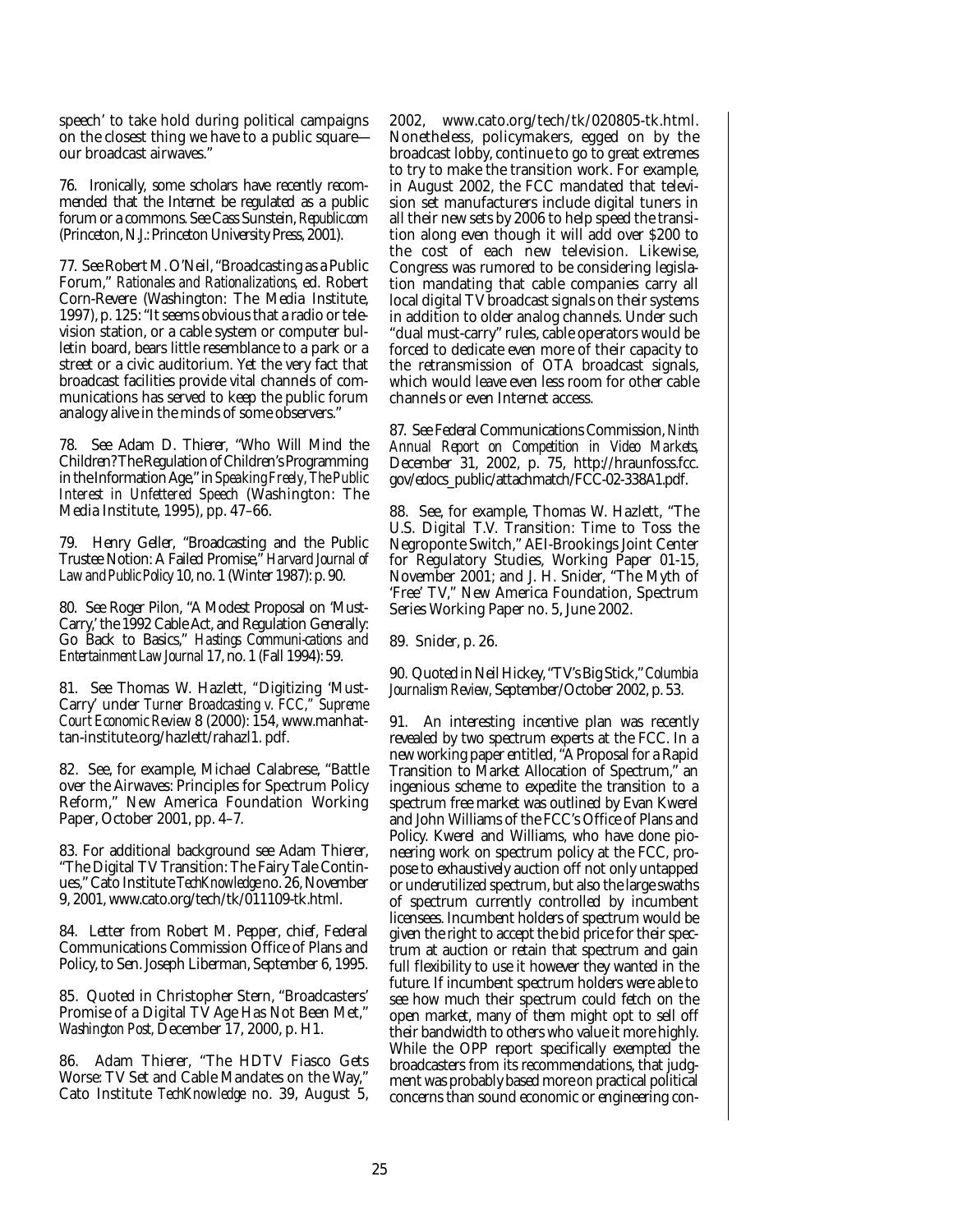siderations. There is no reason that this plan could not apply to the broadcasters as well.

92. Thomas Wolzien, "Whose Broadband Is It Anyway?" Speech at the National Association of Broadcasters Futures Summit, March 25, 2001.

93. Glen O. Robinson, "Spectrum Property Law 191," *Journal of Law and Economics* 41 (October 1998): 623–24.

94. Ibid., p. 623.

95. See Joel Brinkley, *Defining Vision: How Broadcasters Lured the Government into Inciting a Revolution in Television* (San Diego, Calif.: Harcourt Brace, 1997).

96. Statement of Michael J. Copps before the Senate Committee on Commerce, Science, and Transportation, January 14, 2003, http://hraunfoss.fcc.gov/ edocs\_public/attachmatch/DOC-230241A4.doc.

97. Thomas W. Hazlett, "Assigning Property Rights to Radio Spectrum Users: Why Did FCC License Auctions Take 67 Years?" *Journal of Law and Economics* 41 (October 1998): 540–41: "As a factual matter, empirical research long ago established that the public interest outputs that regulators claimed to be the objective of the licensing system were not, in reality, produced by the comparative hearing process. Harvey Levin found that 'FCC licensing policies appear to bolster industry rents and profits rather than channel them into diversity and merit service generally.'"

98. Candice J. Nelson, "Spending in the 2000 Elections" in *Financing the 2000 Election,* ed. David B. Magleby (Washington: Brookings Institution Press, 2002), p. 33. The study cited suggests that the \$509 estimate is low.

99. Juliet Eilperin, "Feeling the Sting of 'Soft Money;' Some in House GOP Rethink Position on Campaign Reform," *Washington Post,* October 14, 2000, p. A11:

Throughout nearly 20 years in Congress, Rep. E. Clay Shaw Jr. (R-Fla.) had never been a huge fan of overhauling the campaign finance system. But after being pummeled this fall with ads financed by unlimited contributions to labor unions and the Democratic Party, Shaw is having second thoughts. "After you've been a victim of soft money, you realize the magnitude of the problem," Shaw said recently. "I'm determined to address this problem when we come back. It's really ripping at the fabric of our nation's political structure."

100. Bipartisan Campaign Reform Act of 2002, 2 USC 431, Title 1 and Title II.

101. Alliance for Better Campaigns, "Free Airtime Campaign," http://bettercampaigns.org/docs/ index.php?DocID=36.

102. Thomas Gais, *Improper Influence: Campaign Finance Law, Political Interest Groups and the Problem of Equality* (Ann Arbor, Mich.: University of Michigan Press, 1996).

103. Bipartisan Campaign Reform Act of 2002, 2 USC 431, Title III, Sec. 304, which loosens contribution limits for candidates facing a self-funded opponent.

104. "For congressional elections, the national parties invest their resources in the most competitive races to maximize their chances of holding on to the seats they already control and to win more seats." See Diana Dwyer and Robin Kolodny, "National Political Parties after BCRA" in *Life after Reform: When the Bipartisan Campaign Reform Act Meets Politics* (Lanham, Md.: Rowman and Littlefield, 2003), ed. Michael Malbin, forthcoming.

105. Paige Albiniak, "Free Ads for Pols? Chances Appear Slim for Planned McCain-Feingold TV Bill," *Broadcasting and Cable,* June 17, 2002, p. 16.

106. Gardner.

107. William Mayer, "Public Attitudes on Campaign Finance," in *A User's Guide to Campaign Finance Reform,* ed. Gerald C. Lubenow (Lanham, Md: Rowman and Littlefield, 2001), pp. 59–61.

108. Ansolabehere, Gerber, and Snyder, pp. 13–21.

109. Taylor and Ornstein, p. 4 [emphasis added].

110. Benjamin M. Compaine, "The Myths of Encroaching Global Media Ownership," Paper presented at the Association for Education in Journalism and Mass Communication Convention, August 2001, www1.primushost.com/~ bcompain/ WOTM/media\_myths.htm.

111. Coase, pp. 8–9. Even Taylor and Ornstein admit that, "neither in the 1927 [Radio] Act nor in the 1934 [Communications] Act, nor subsequently, did Congress define clearly what actions by broadcasters would represent managing their stations in the public interest," p. 6.

112. Adam D. Thierer, "Is the Public Served by the Public Interest Standard?" *The Freeman* 46, no. 9 (September 1996): 618–20.

113. Jeff Jacoby, "More Politics on TV? No Thanks," *Boston Globe,* January 31, 2000, p. A17. See also Chapman, p. 19.